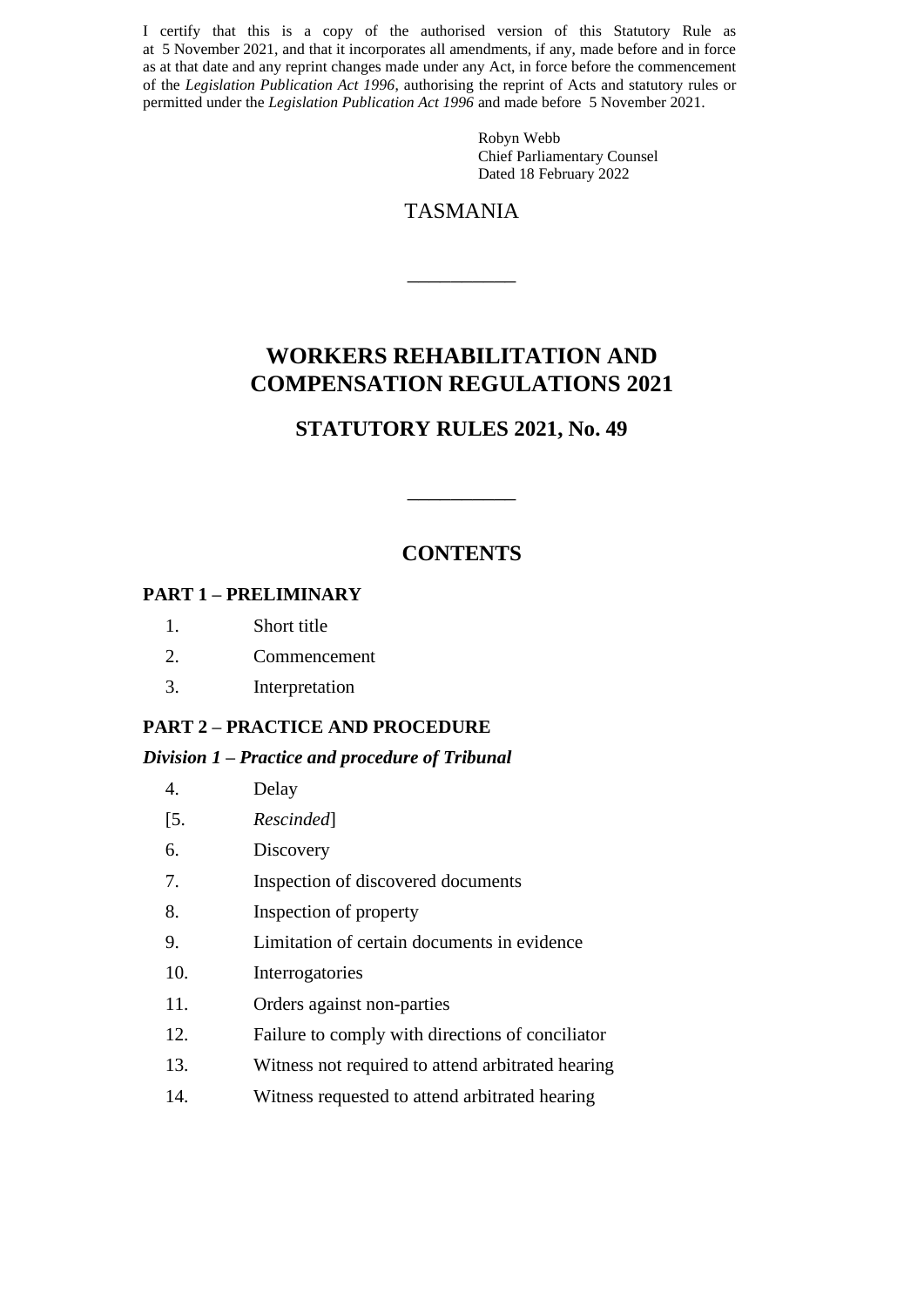#### *Division 2 – Costs*

- 15. Bill of costs
- 16. Objection to bill of costs
- 17. Assessment of costs
- 18. Review of assessment

#### **PART 3 – MISCELLANEOUS**

- 19. Prescribed form of notice of right to make claim for compensation
- 20. Industrial deafness
- 21. Maximum amounts for burial and cremation and counselling of family members
- 22. Prescribed amount for travelling expenses
- 23. Prescribed service and prescribed persons
- 24. Proving certain matters
- 25. Money paid to Public Trustee
- 26. Information provided to licensed insurer
- 27. Declaration of provisions of certain laws to be about damages for work-related injuries
- 28. Infringement notice offences and penalties

# **SCHEDULE 1 – FORM FOR PURPOSE OF SECTION 33A OF ACT SCHEDULE 2 – INFRINGEMENT NOTICE OFFENCES**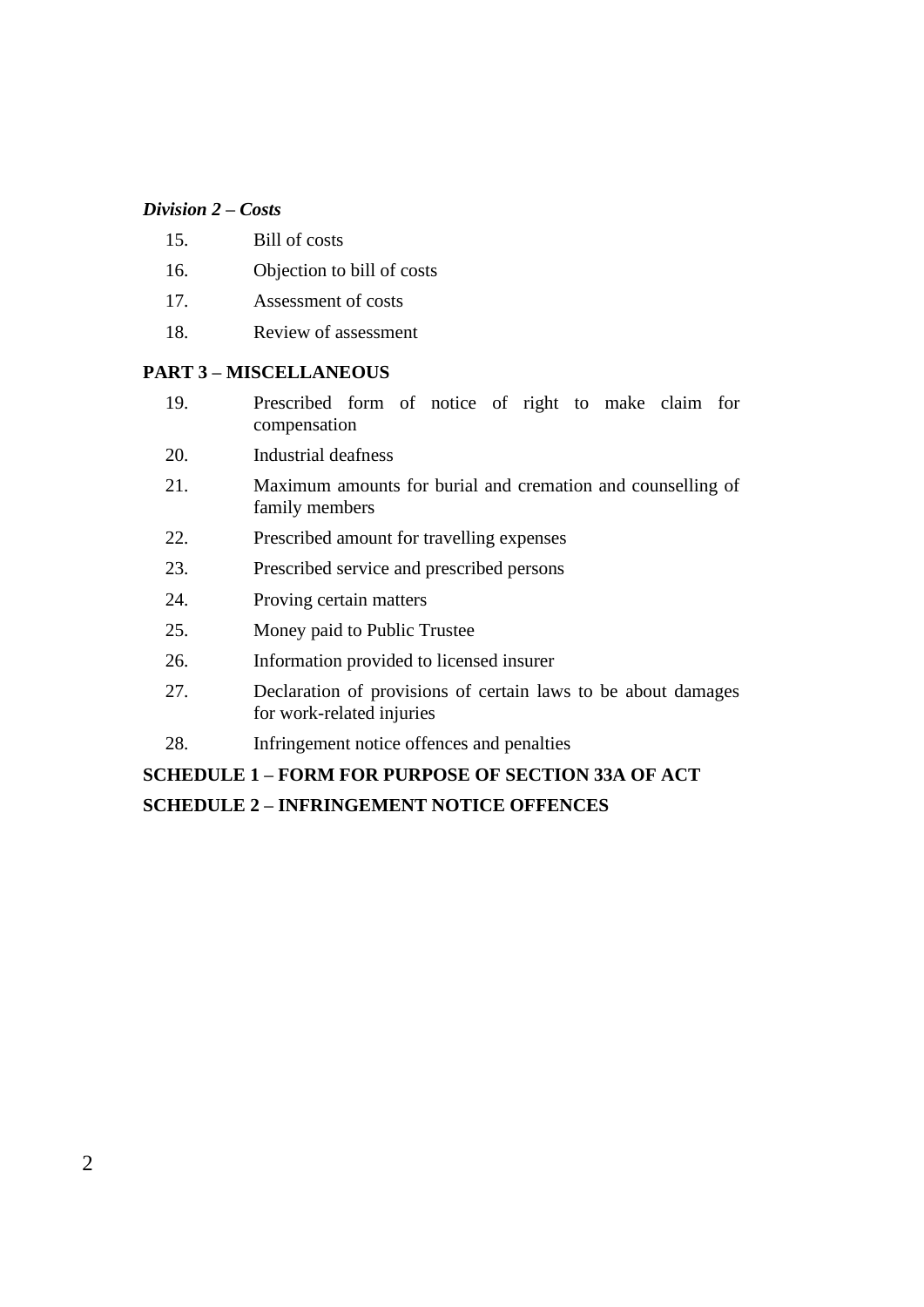## **WORKERS REHABILITATION AND COMPENSATION REGULATIONS 2021**

I, the Governor in and over the State of Tasmania and its Dependencies in the Commonwealth of Australia, acting with the advice of the Executive Council, make the following regulations under the *Workers Rehabilitation and Compensation Act 1988*.

Dated 21 June 2021.

B. BAKER Governor

By Her Excellency's Command,

ELISE ARCHER Minister for Workplace Safety and Consumer Affairs

## **PART 1 – PRELIMINARY**

#### **1. Short title**

These regulations may be cited as the *Workers Rehabilitation and Compensation Regulations 2021*.

### **2. Commencement**

These regulations take effect on 13 July 2021.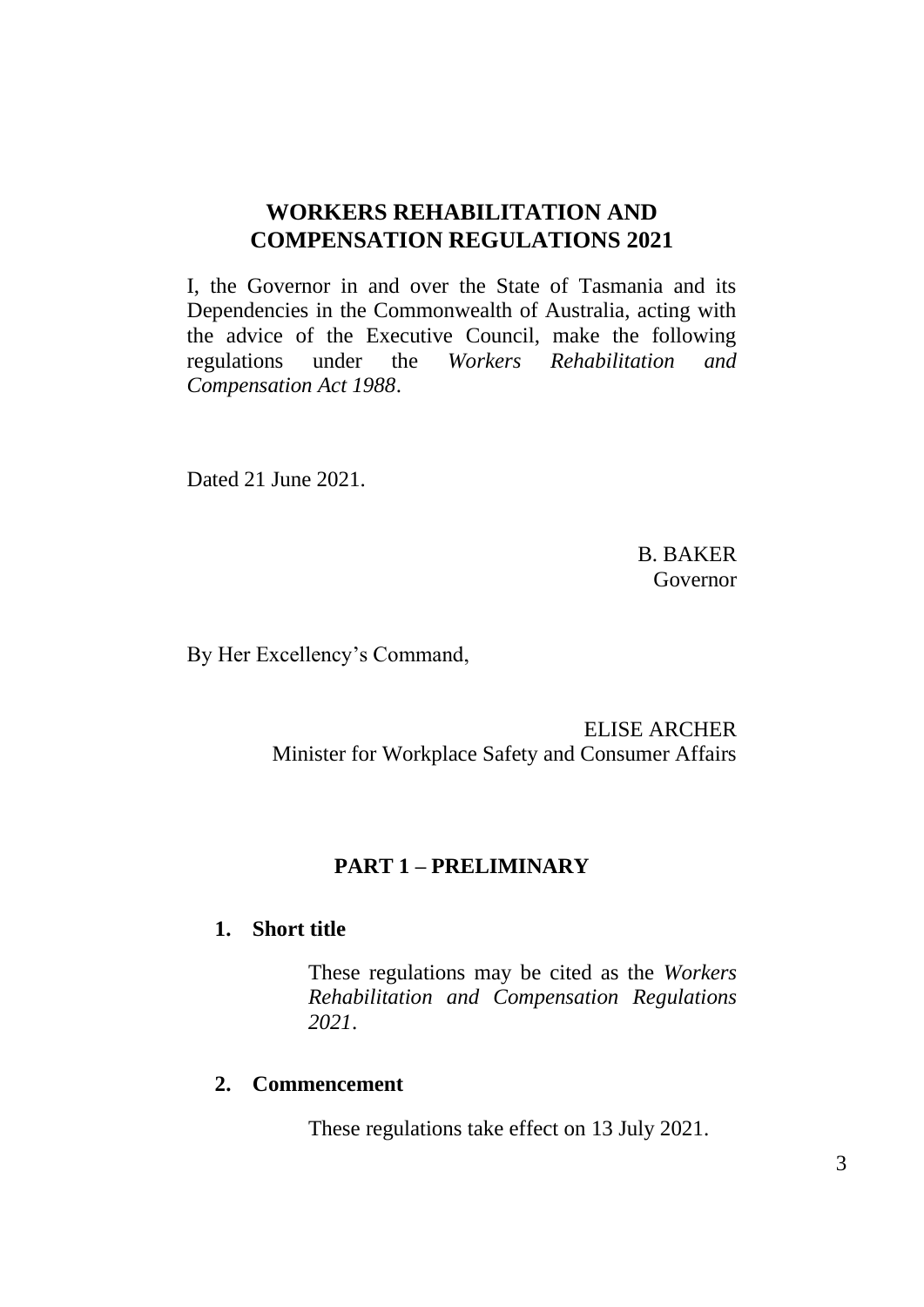**r. 3** Part 1 – Preliminary

#### **3. Interpretation**

In these regulations –

- *Act* means the *Workers Rehabilitation and Compensation Act 1988*;
- *application* means an application under the Act to the Tribunal;
- *deputy registrar* means a Deputy Registrar within the meaning of the *Tasmanian Civil and Administrative Tribunal Act 2020*;

*document* includes –

- (a) a copy of a document; and
- (b) an audio tape or soundtrack or compact disc; and
- (c) a computer program or software and any other information recorded in or processed by a computer; and
- (d) a film, photograph, videotape or cinematographic film;
- *inspect* includes the following, with or without the aid of equipment:
	- (a) view data or visual images embodied in any device;
	- (b) listen to sounds embodied in any device;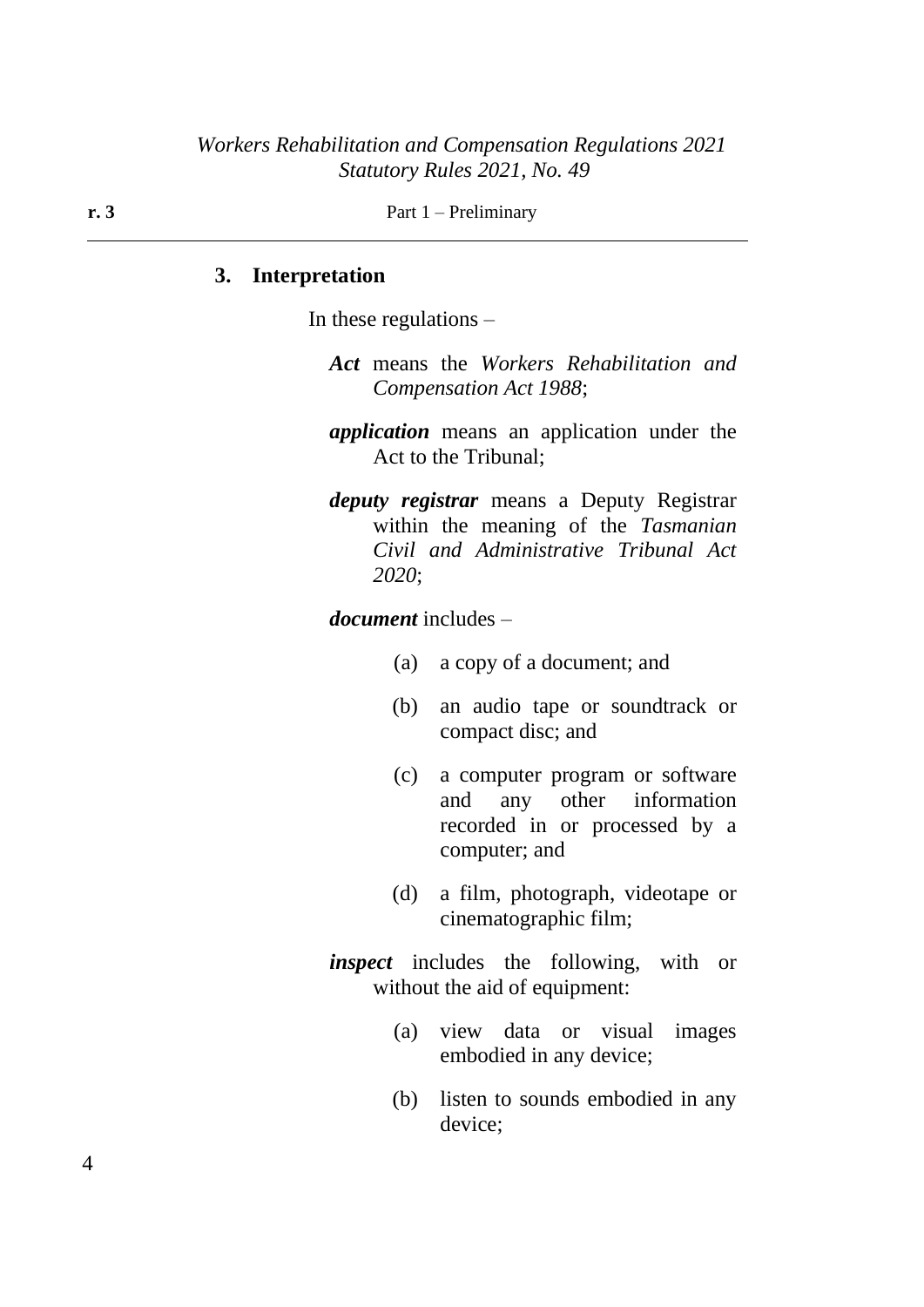| Part 1 – Preliminary |  |
|----------------------|--|
|                      |  |

- (c) reproduce sounds, data or visual images embodied in any device;
- *party* means a party to an application or referral;
- *proof of evidence* means a written statement containing the substance of an expert witness's evidence;
- *property* includes real and personal property;

*referral* means a referral under the Act;

*Registrar* includes a deputy registrar;

*working director* means a person who –

- (a) is a director of a company; and
- (b) performs work for that company under a contract of service.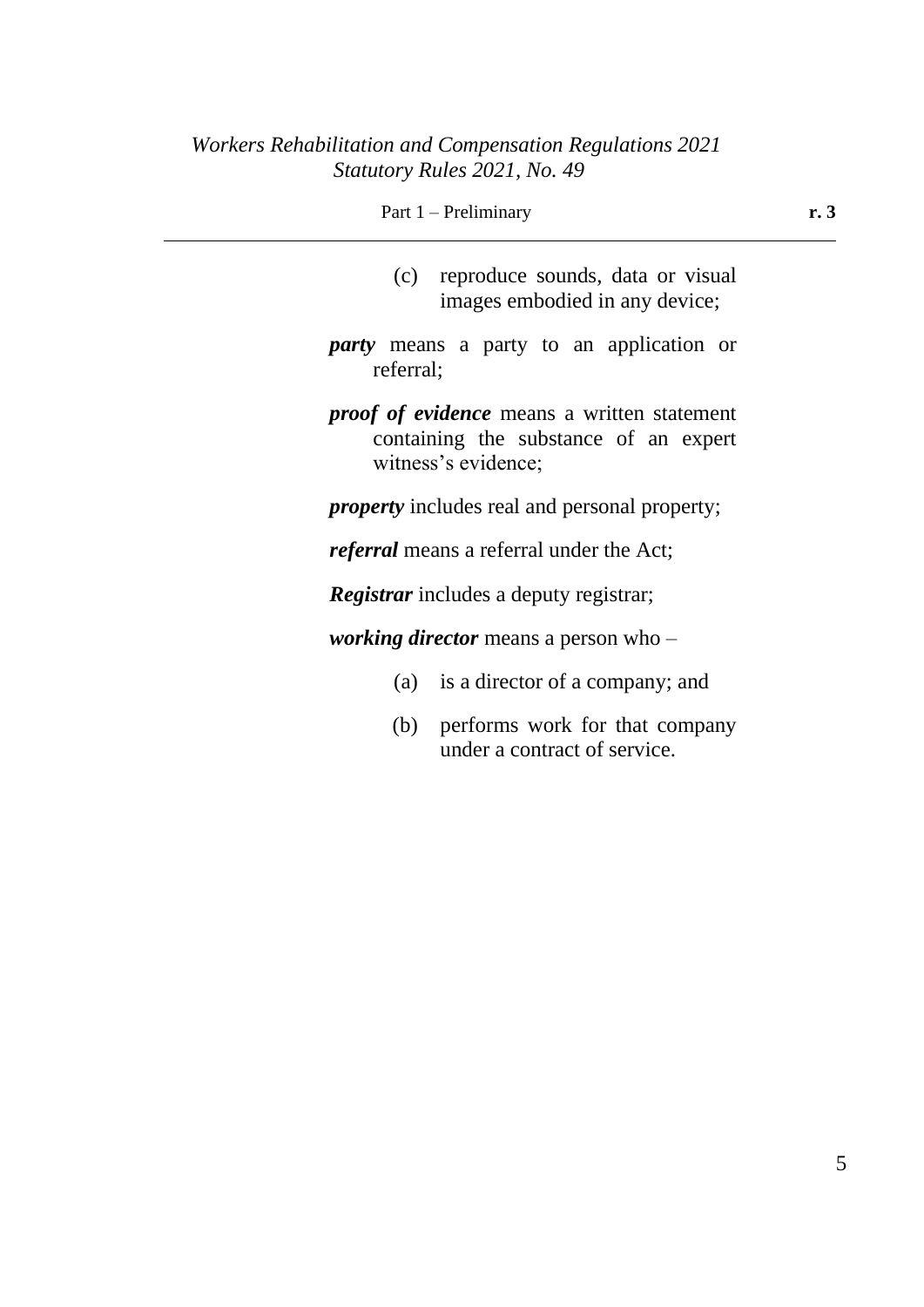**r. 4** Part 2 – Practice and Procedure

#### **PART 2 – PRACTICE AND PROCEDURE**

#### *Division 1 – Practice and procedure of Tribunal*

#### **4. Delay**

- (1) If the Tribunal considers that the conduct of an application or referral has been unduly delayed, the Tribunal, by giving notice to the parties, may make any of the following orders:
	- (a) an order fixing the date on which an arbitrated hearing is to occur;
	- (b) an order fixing a timetable for the completion of any proposed action by the parties and any consequential order if that timetable is not complied with;
	- (c) any other order it considers appropriate.
- (2) In determining whether or not the conduct of an application or referral has been unduly delayed, the Tribunal is to have regard to any time limits fixed by these regulations or the Act.
- (3) Any party may request that the Tribunal make an order under subregulation (1).

5**.** . . . . . . . .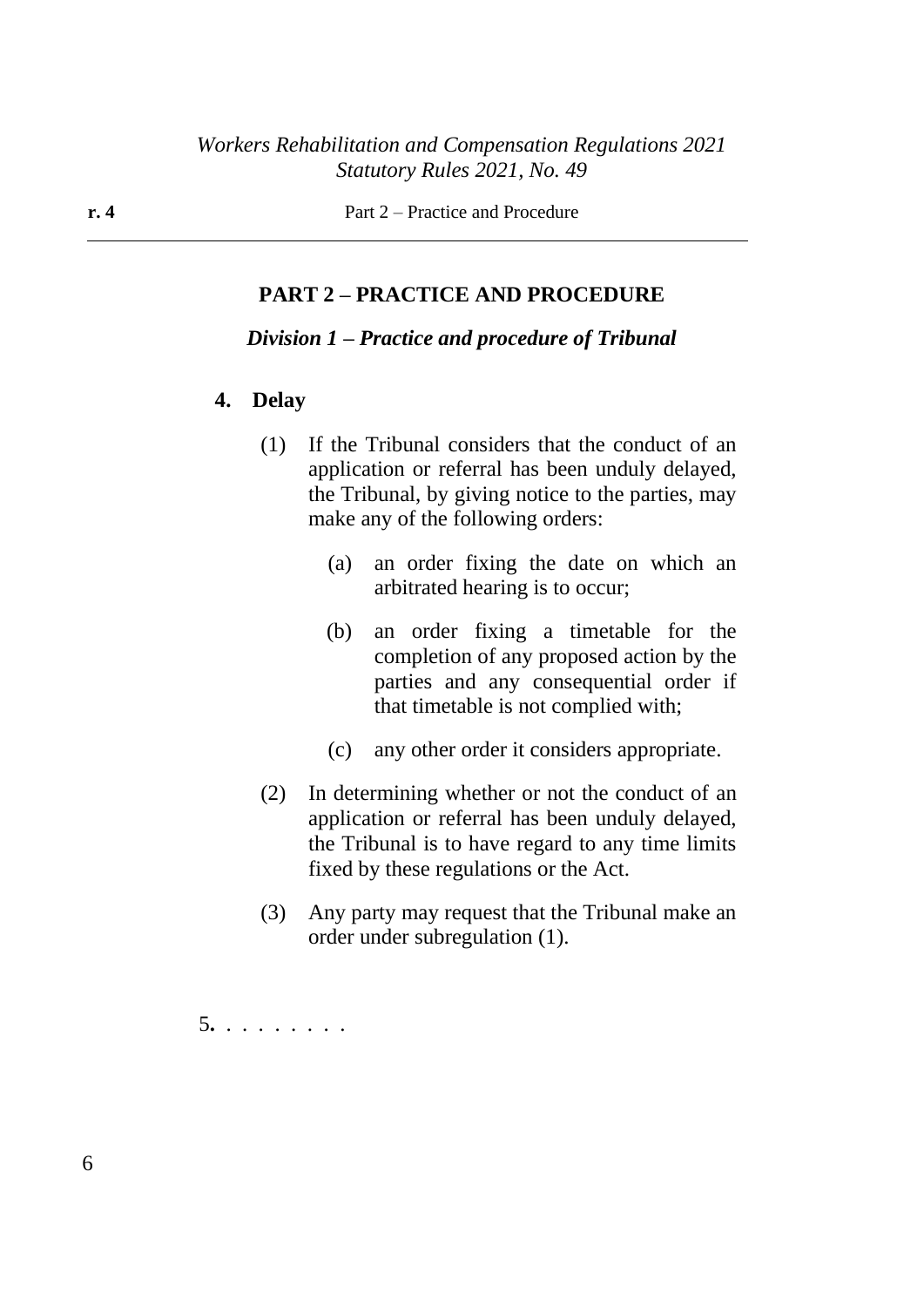#### **6. Discovery**

- (1) A party, by notice in writing served on any other party, may request –
	- (a) discovery of any document or property that is relevant to the issues in dispute in any application or referral; and
	- (b) a list of all documents discoverable under paragraph (a); and
	- (c) disclosure of the location of those documents.
- (2) A party on whom a notice is served under subregulation (1) is to comply with the notice within 14 days after the date of service of the notice or within any other period agreed to by the parties.
- (3) The Tribunal may order a party who has not complied with subregulation (2) to make discovery under subregulation (1) within any period that the Tribunal considers appropriate.
- (4) If further documents that are discoverable under subregulation  $(1)(a)$  come into the possession, custody or control of a party who has already made discovery, that party is to make further discovery as soon as practicable.
- (5) Any document in respect of which privilege is claimed under any law is exempt from discovery.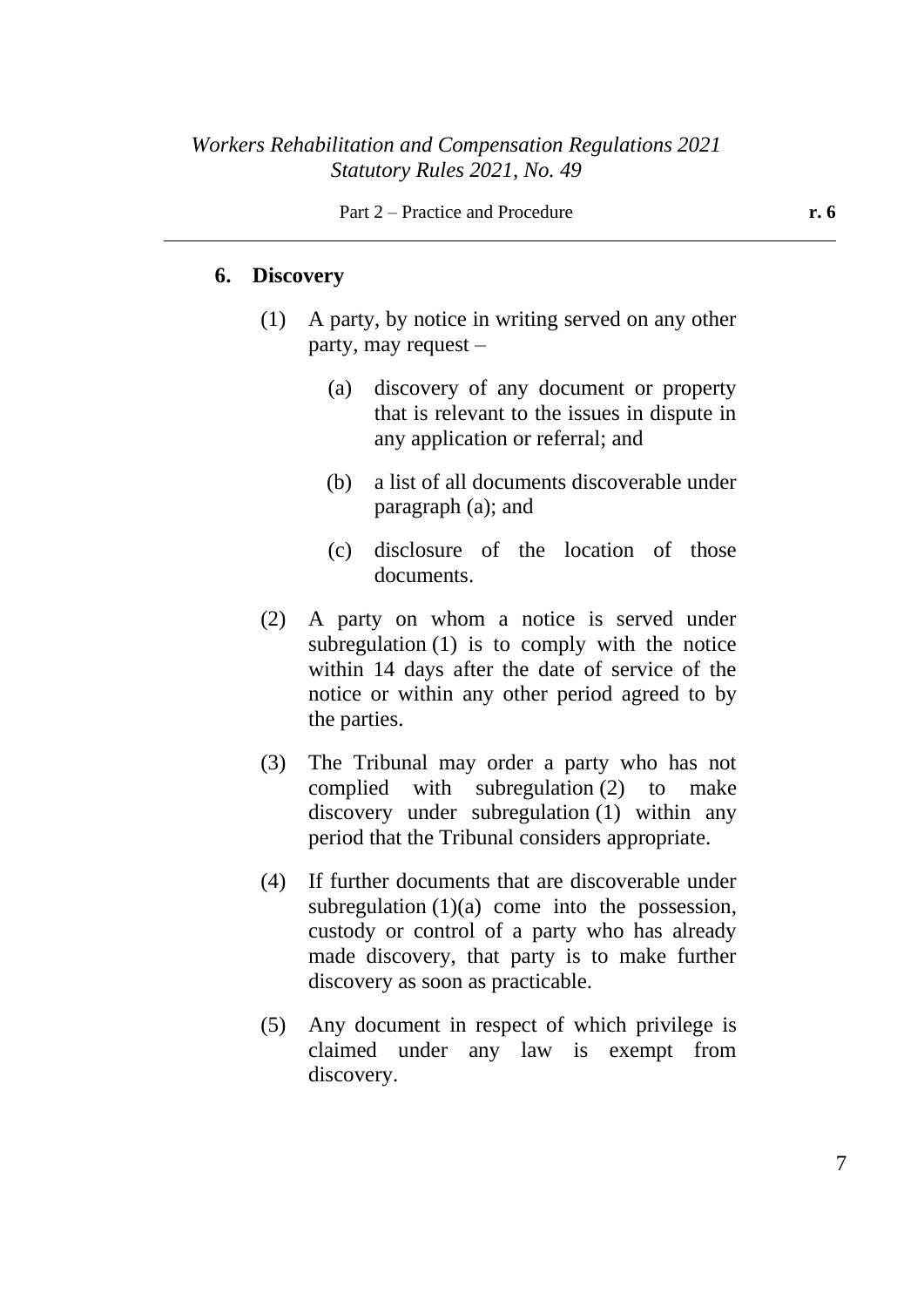**r. 7** Part 2 – Practice and Procedure

(6) This regulation does not apply to a referral made under section 81A of the Act, other than a referral made under section 81A(5) of the Act.

### **7. Inspection of discovered documents**

- (1) A party, by notice served on any other party, may request inspection of any discovered document in the possession, custody or control of that other party.
- (2) A party on whom a notice is served under subregulation (1) is to provide, within 14 days after the date of service of the notice or within any other period agreed to by the parties, a date, time and place for the inspection of the relevant document.
- (3) The Tribunal may order a party who has not complied with subregulation (2) to provide a date, time and place for the inspection of the relevant document within any period that the Tribunal considers appropriate.
- (4) A notice under this regulation may be made in combination with a notice under regulation 6.

#### **8. Inspection of property**

(1) On the application of any party, the Tribunal may make an order for the inspection of any property in the possession, custody or control of a party which is relevant to the issues in dispute in any application or referral or as to which any question may arise.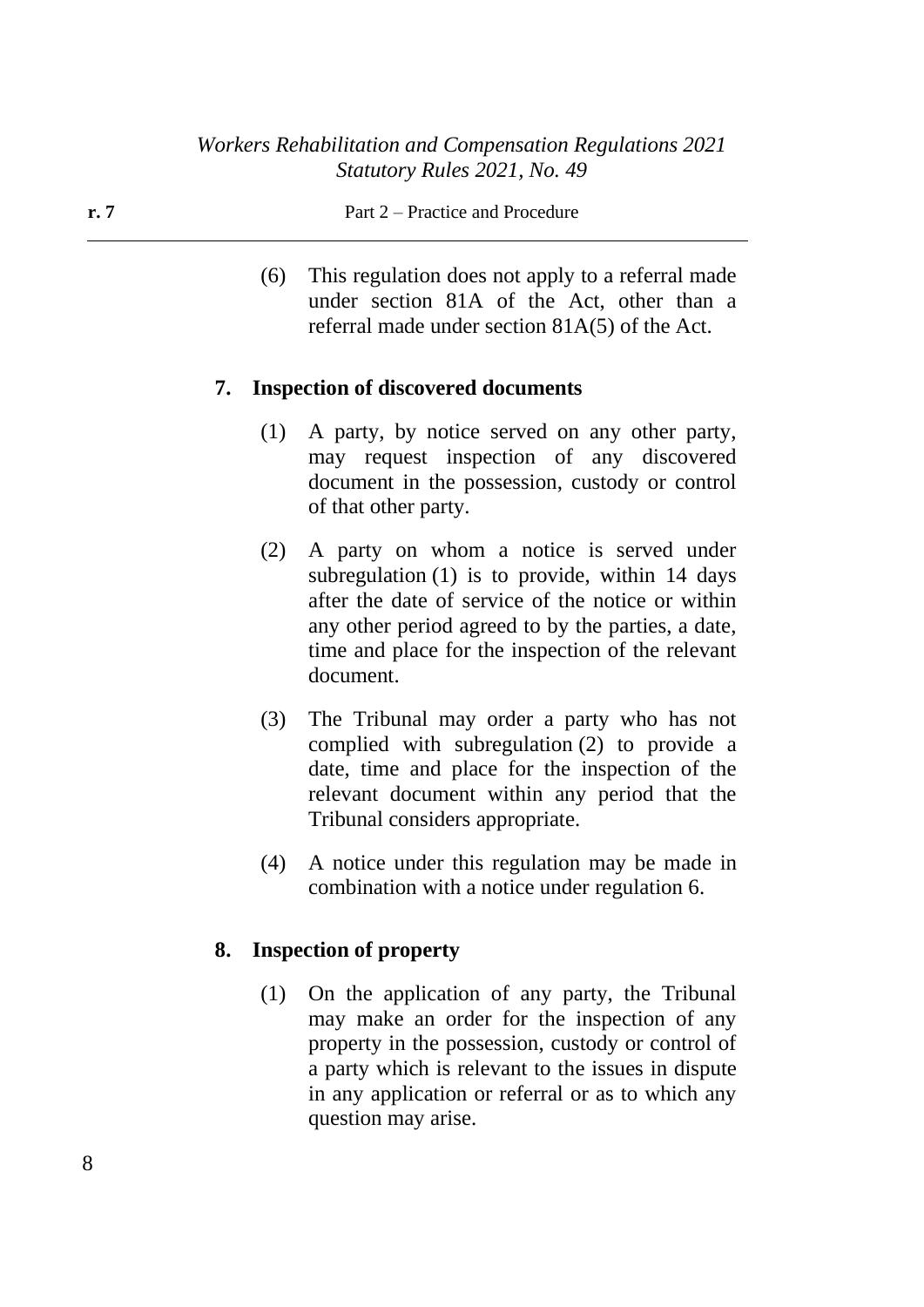#### Part 2 – Practice and Procedure **r. 9**

(2) The Tribunal may make an order subject to the condition that the party applying for the order pay the reasonable costs and expenses of any party required to make available the property for inspection.

#### **9. Limitation of certain documents in evidence**

- (1) Any plan, model, film, audio tape, disk, soundtrack or other device in which sounds, data or visual images are embodied is not receivable at the arbitrated hearing unless –
	- (a) the parties agree, without further proof after having been given an opportunity to inspect it –
		- (i) before the arbitrated hearing at a time fixed by the Tribunal; or
		- (ii) if no time is fixed by the Tribunal, within a reasonable period before the arbitrated hearing begins; or
	- (b) the Tribunal, at or before the arbitrated hearing, otherwise orders.
- (2) A party, without notice to any other party, may apply to the Tribunal for an order for evidence of any plan, model, film, audio tape, disk, soundtrack or device referred to in subregulation (1) to be received at the arbitrated hearing without prior disclosure to any other party.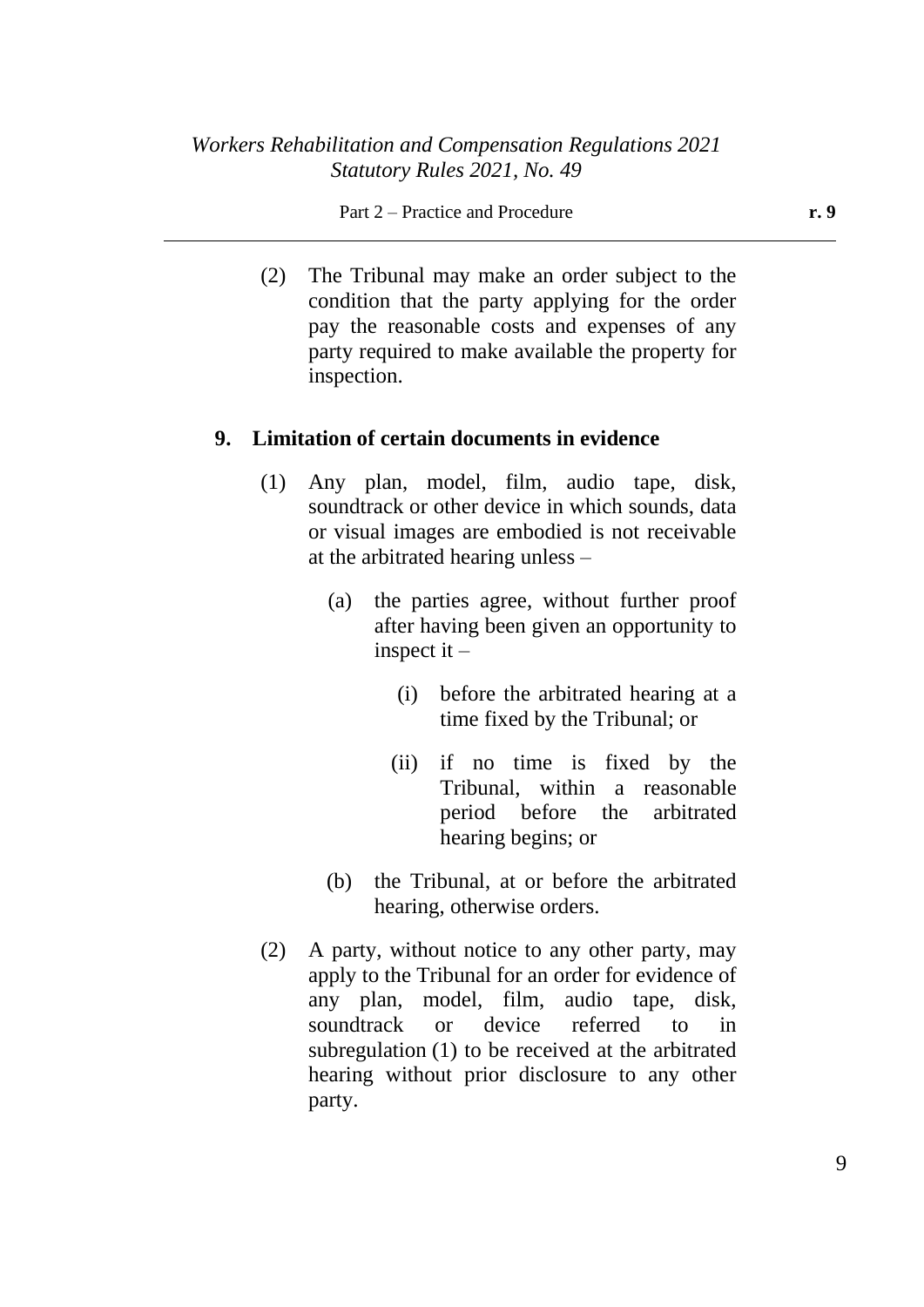| r. 10 |  | Part 2 – Practice and Procedure                                    |  |  |  |
|-------|--|--------------------------------------------------------------------|--|--|--|
|       |  | (3) An application is to be made before the<br>arbitrated hearing. |  |  |  |

- (4) The Tribunal may
	- (a) make the order; or
	- (b) refuse to make the order; or
	- (c) direct that the application be served on any other party before making an order under paragraph (a) or (b).

### **10. Interrogatories**

- (1) A party is not to interrogate any other party except with the leave of the Tribunal.
- (2) The Tribunal may only grant leave to interrogate if, in the opinion of the Tribunal, an interrogatory is likely to –
	- (a) narrow the issues in dispute; or
	- (b) shorten the proceedings.
- (3) A party is to answer an interrogatory by affidavit.

### **11. Orders against non-parties**

(1) The Tribunal may make any or all of the following orders against a person who is not a party to an application or referral: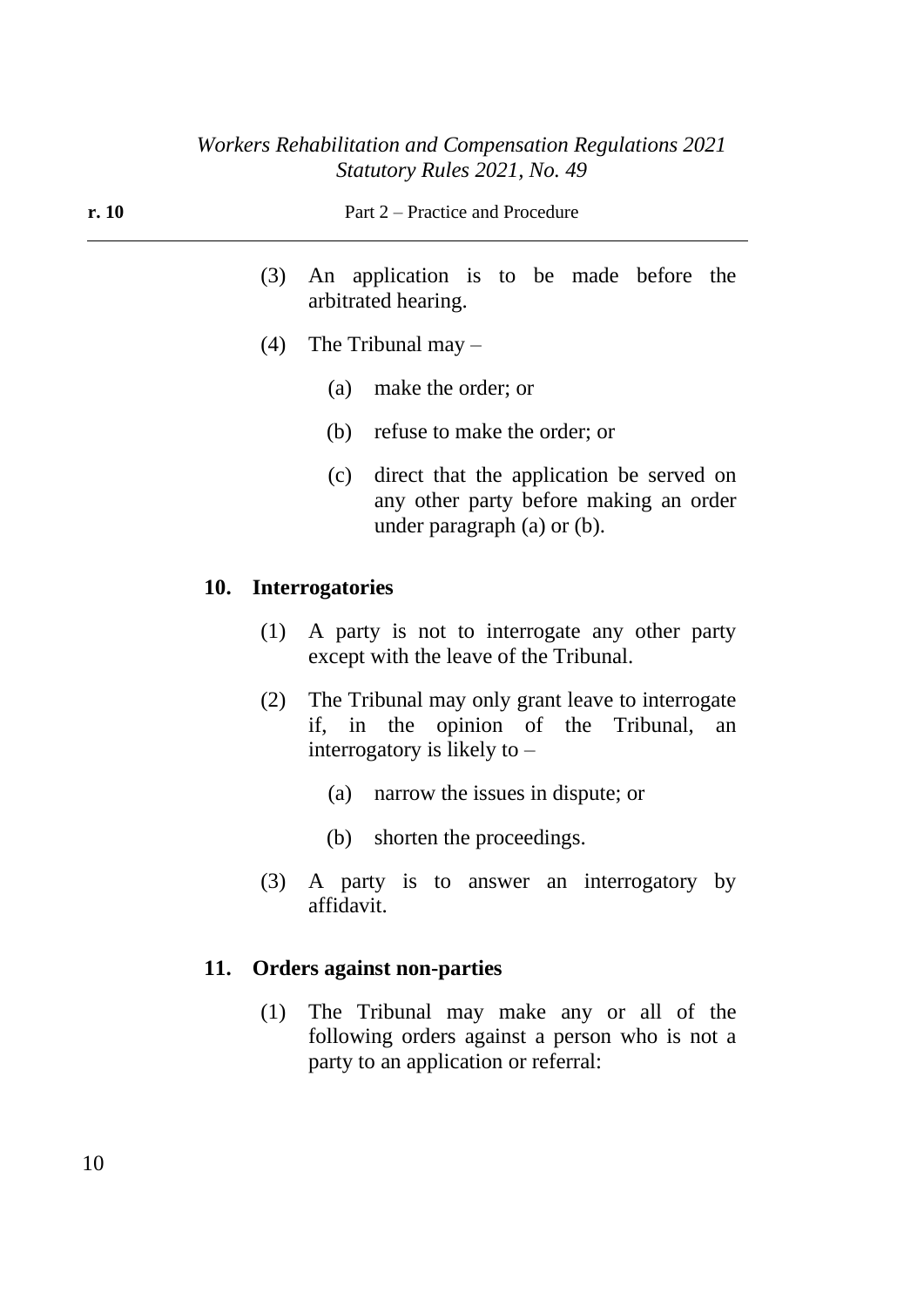- (a) an order for inspection of a document that is relevant to the issues in dispute in any application or referral;
- (b) an order authorising the observation or recording of, or the taking of a sample of or from, any property;
- (c) an order that a person make discovery of any document or property that –
	- (i) is relevant to the issues in dispute in any application or referral; and
	- (ii) is or has been in the possession, custody or power of that person;
- (d) an order that a person answer on oath any interrogatory that is relevant to the issues in dispute in any application or referral.
- (2) An order under subregulation (1) may be general or limited to a certain class of documents or property.

### **12. Failure to comply with directions of conciliator**

If a party fails to carry out any direction under section 42I of the Act, the Tribunal may make –

- (a) an interim order; or
- (b) any other order that it considers appropriate.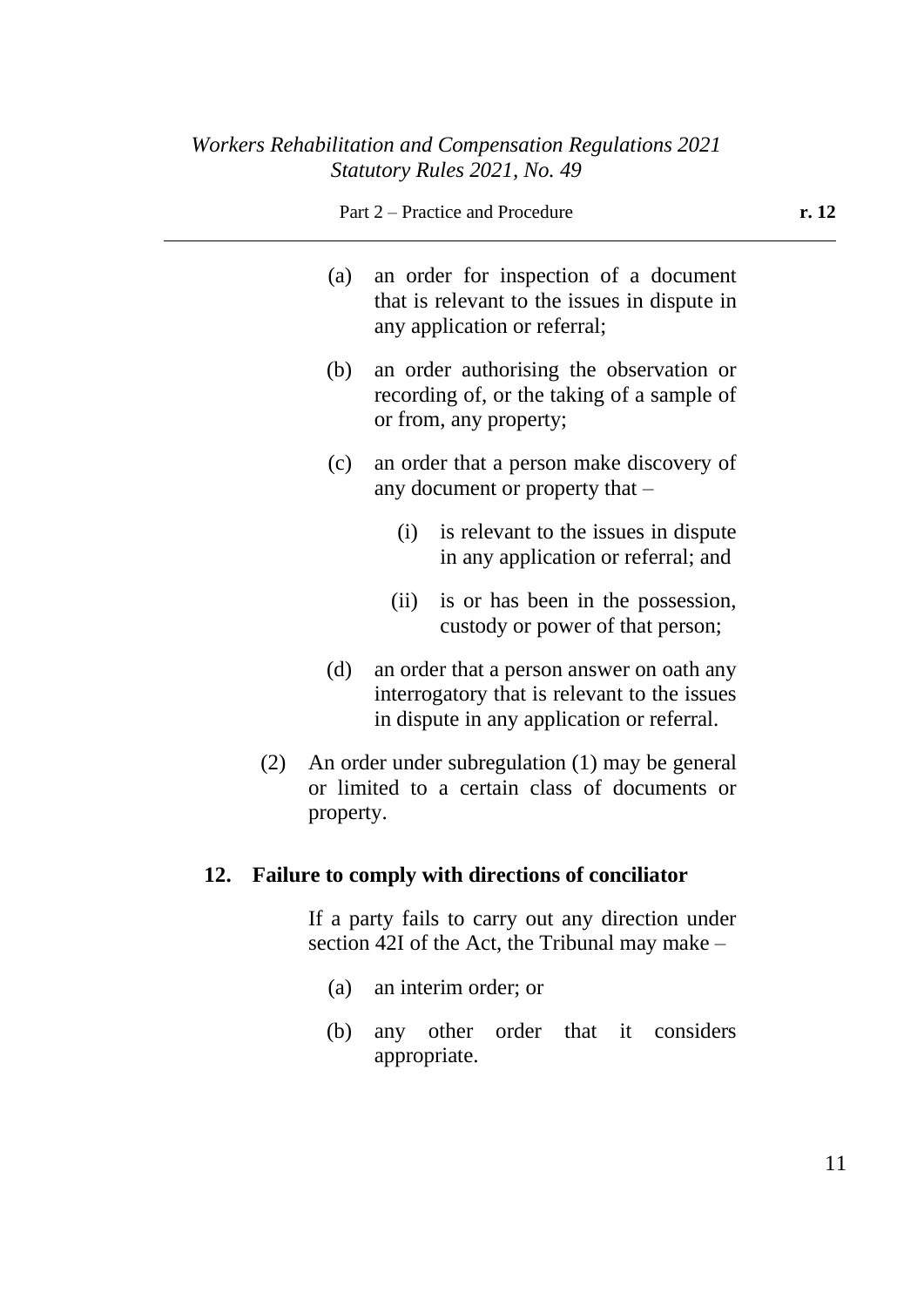### **13. Witness not required to attend arbitrated hearing**

- (1) Subject to regulation 14, a witness is not required to attend an arbitrated hearing if –
	- (a) the party calling the witness serves an affidavit of the witness or, in the case of an expert witness, a proof of evidence on the other parties not less than 14 days before the date fixed for the hearing; and
	- (b) within 7 days after the affidavit or proof of evidence is served, another party has not objected to the use of the affidavit or proof of evidence at the hearing.
- (2) An objection under subregulation (1)(b) is to  $be -$ 
	- (a) in writing; and
	- (b) served on the other parties.
- (3) An affidavit or proof of evidence served under subregulation (1) is receivable at the arbitrated hearing if an objection has not been made.
- (4) The Tribunal may order a party whose objection it considers unreasonable to bear the costs associated with the attendance of any witness.

### **14. Witness requested to attend arbitrated hearing**

(1) A party served with an affidavit or proof of evidence under regulation 13(1)(a) who has not objected under regulation 13(1)(b) within 7 days after that service, may request the attendance of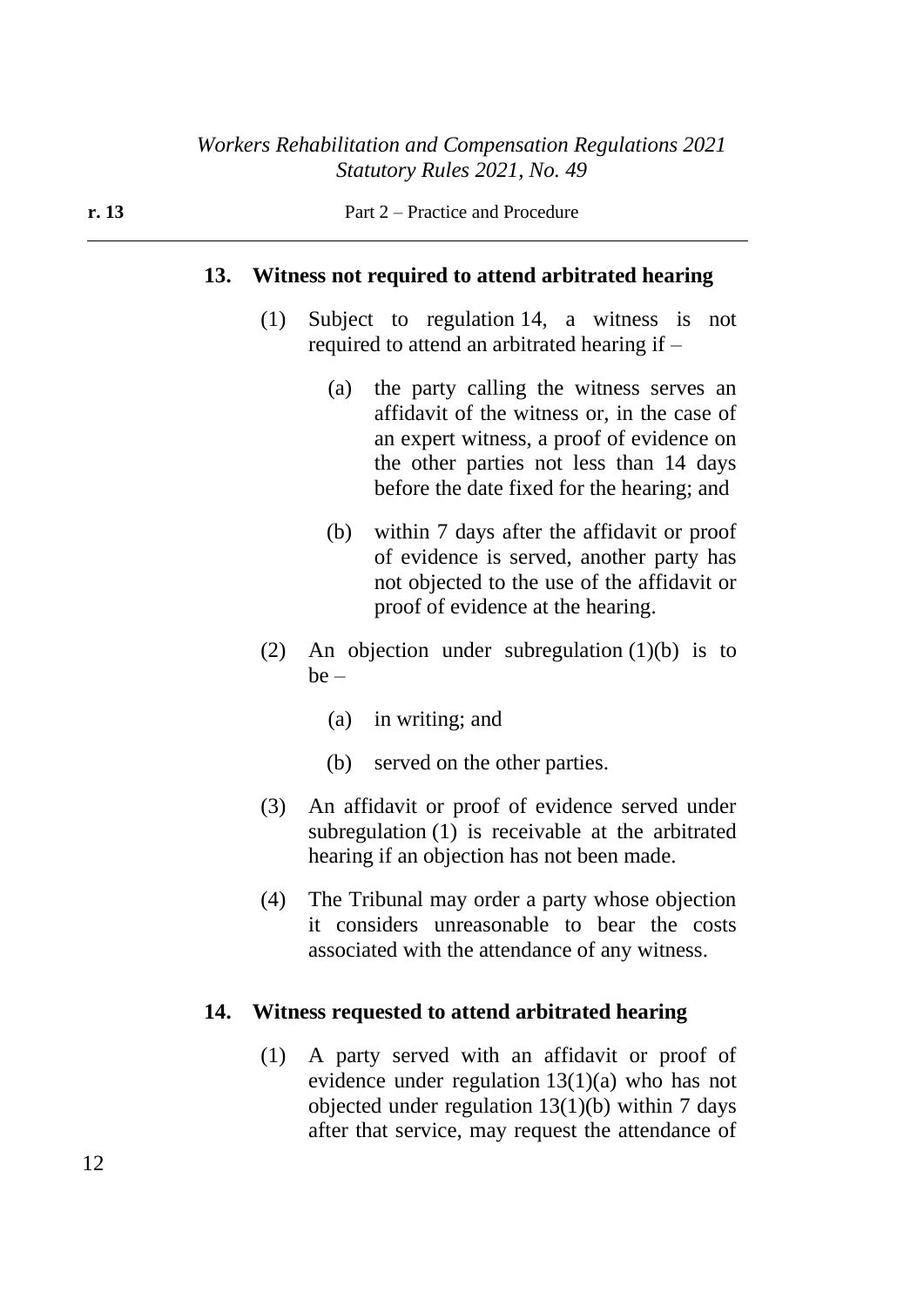the maker of the affidavit or proof of evidence at an arbitrated hearing for the purpose of crossexamination.

- (2) A request is to be  $-$ 
	- (a) in writing; and
	- (b) served on the other parties.
- (3) The Tribunal may order a party whose request it considers unreasonable to bear the costs associated with the attendance of any witness.

### *Division 2 – Costs*

### **15. Bill of costs**

- (1) If costs are not agreed between the parties, the successful party to whom costs have been awarded by an order of the Tribunal may serve a bill of costs on any other unsuccessful party.
- (2) Unless the Tribunal otherwise orders, the fees in a bill of costs are to be at the rate of 85% of the fees set out in Part 1 of Schedule 1 to the *Supreme Court Rules 2000*.

### **16. Objection to bill of costs**

(1) An unsuccessful party is taken to admit each item on a bill of costs unless that party delivers to the Registrar, and to the successful party, a notice of objection within 14 days after the date of service of the bill of costs.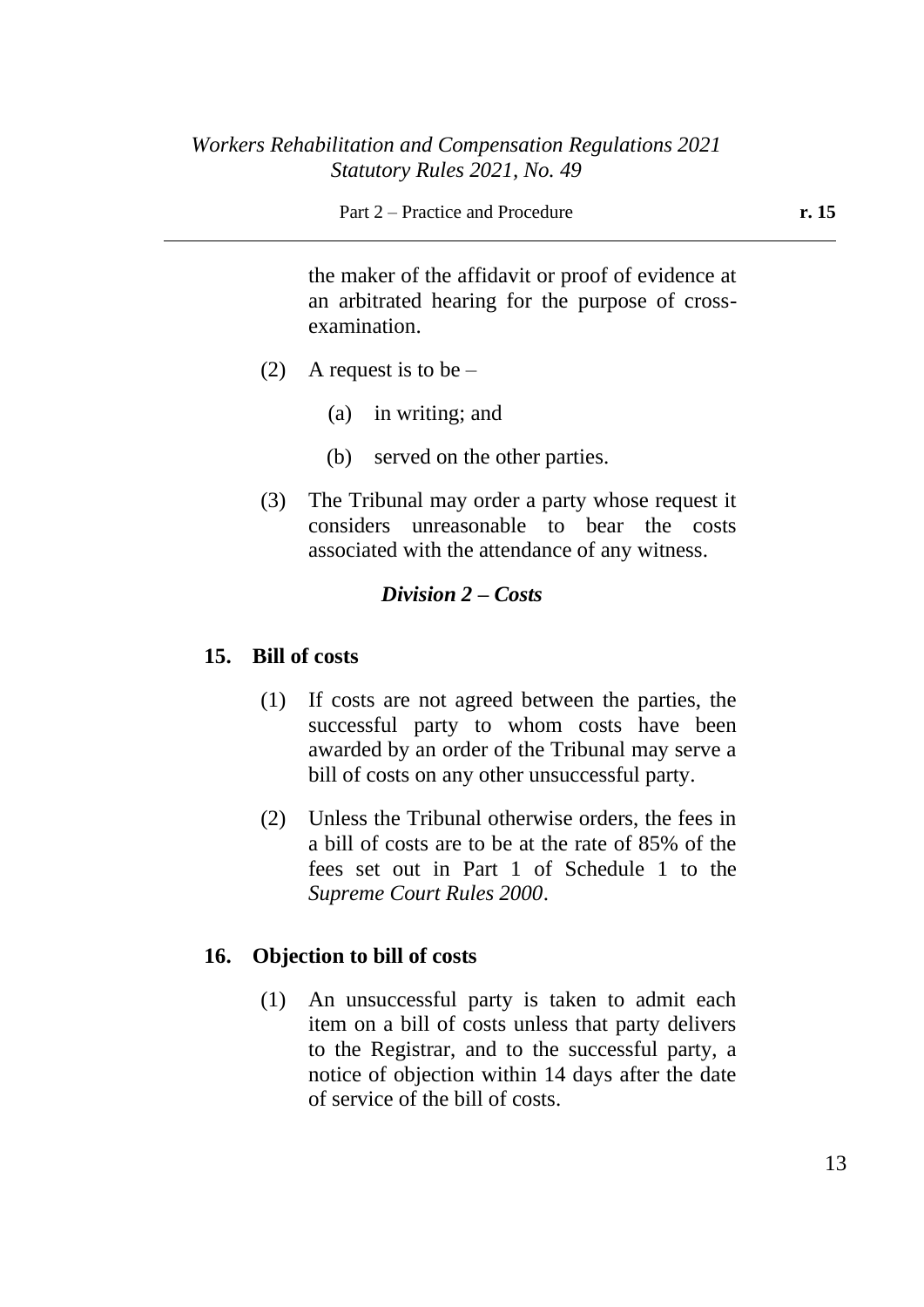| r. 17 |     |     |                                        | Part 2 – Practice and Procedure                                                                    |      |
|-------|-----|-----|----------------------------------------|----------------------------------------------------------------------------------------------------|------|
|       |     | (2) | A notice of objection is to $-$        |                                                                                                    |      |
|       |     |     | (a)<br>of costs; and                   | specify the items objected to on the bill                                                          |      |
|       |     |     | (b)<br>objection; and                  | specify detailed reasons for                                                                       | each |
|       |     |     |                                        | (c) include a copy of the bill of costs.                                                           |      |
|       | 17. |     | <b>Assessment of costs</b>             |                                                                                                    |      |
|       |     | (1) | regulation 16, the Registrar is to $-$ | After receiving a notice of objection under                                                        |      |
|       |     |     | (a)                                    | fix a date, time and place for an<br>assessment of costs; and                                      |      |
|       |     |     | (b)                                    | notify the parties accordingly.                                                                    |      |
|       |     | (2) | of the assessment.                     | At an assessment of costs, the Registrar may<br>allow or disallow costs including costs in respect |      |
|       |     | (3) | absence of any party.                  | An assessment of costs may proceed in the                                                          |      |
|       |     | (4) | costs, the Registrar is to $-$         | Within 48 hours after making an assessment of                                                      |      |
|       |     |     | (a)                                    | issue a certificate of assessment; and                                                             |      |
|       |     |     |                                        |                                                                                                    |      |

- (b) provide a copy of that certificate to the parties.
- (5) If the disallowed costs represent one-sixth or more of the allowed costs specified in the certificate of assessment –

14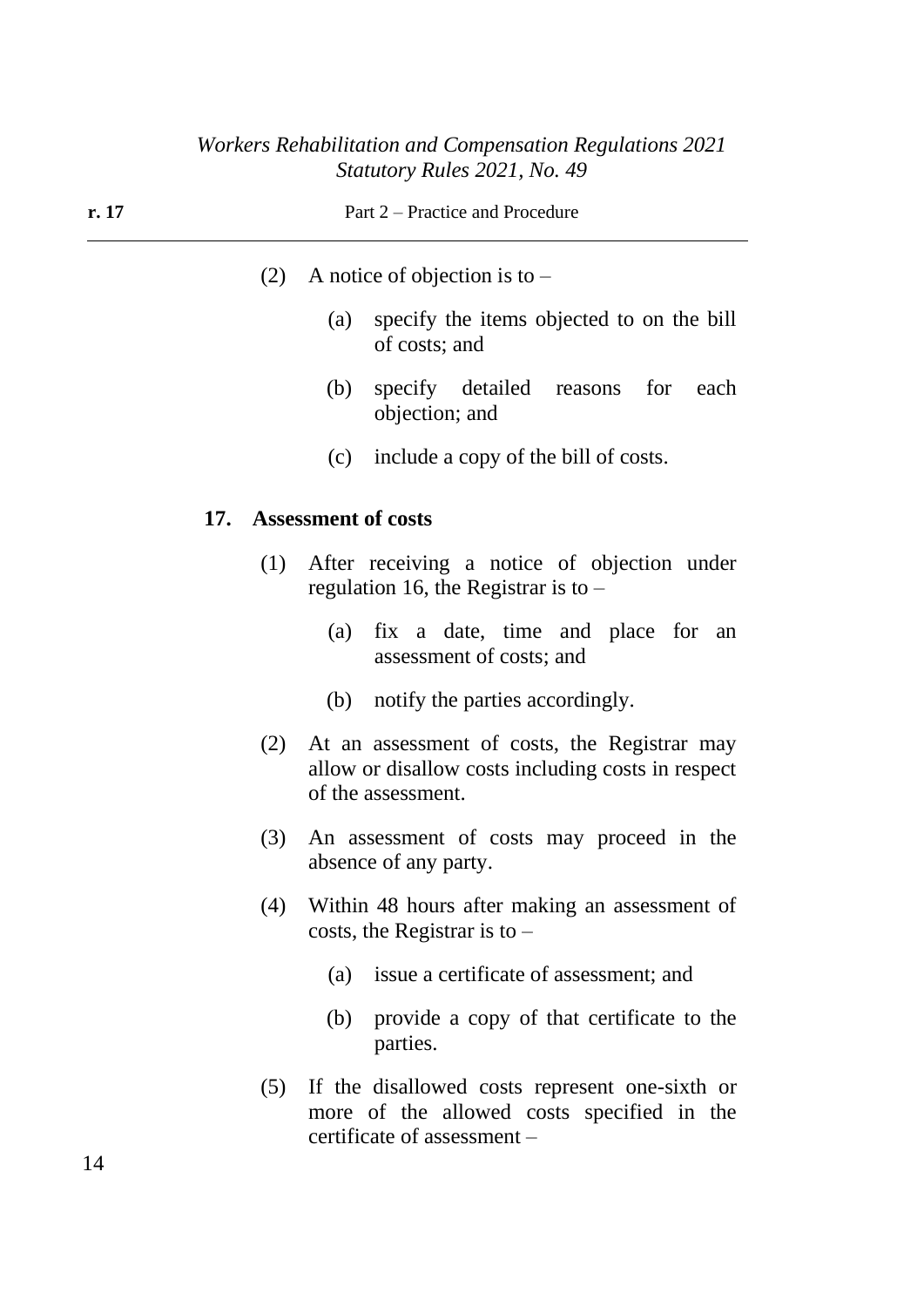- (a) the successful party is not entitled to any costs in respect of the assessment; and
- (b) costs in respect of the assessment may be awarded to an unsuccessful party.

#### **18. Review of assessment**

- (1) A party may apply for a review of assessment within 7 days after receiving the certificate of assessment.
- (2) An application is to  $-$ 
	- (a) be forwarded to the Tribunal and to the other parties; and
	- (b) specify any item in respect of which a review is sought; and
	- (c) state detailed reasons for seeking the review of each item.
- (3) On receiving an application, the Tribunal is to  $-$ 
	- (a) fix a date, time and place for the review; and
	- (b) notify the parties accordingly.
- (4) In determining the application, the Tribunal may allow or disallow –
	- (a) any item reviewed; and
	- (b) costs in respect of the review.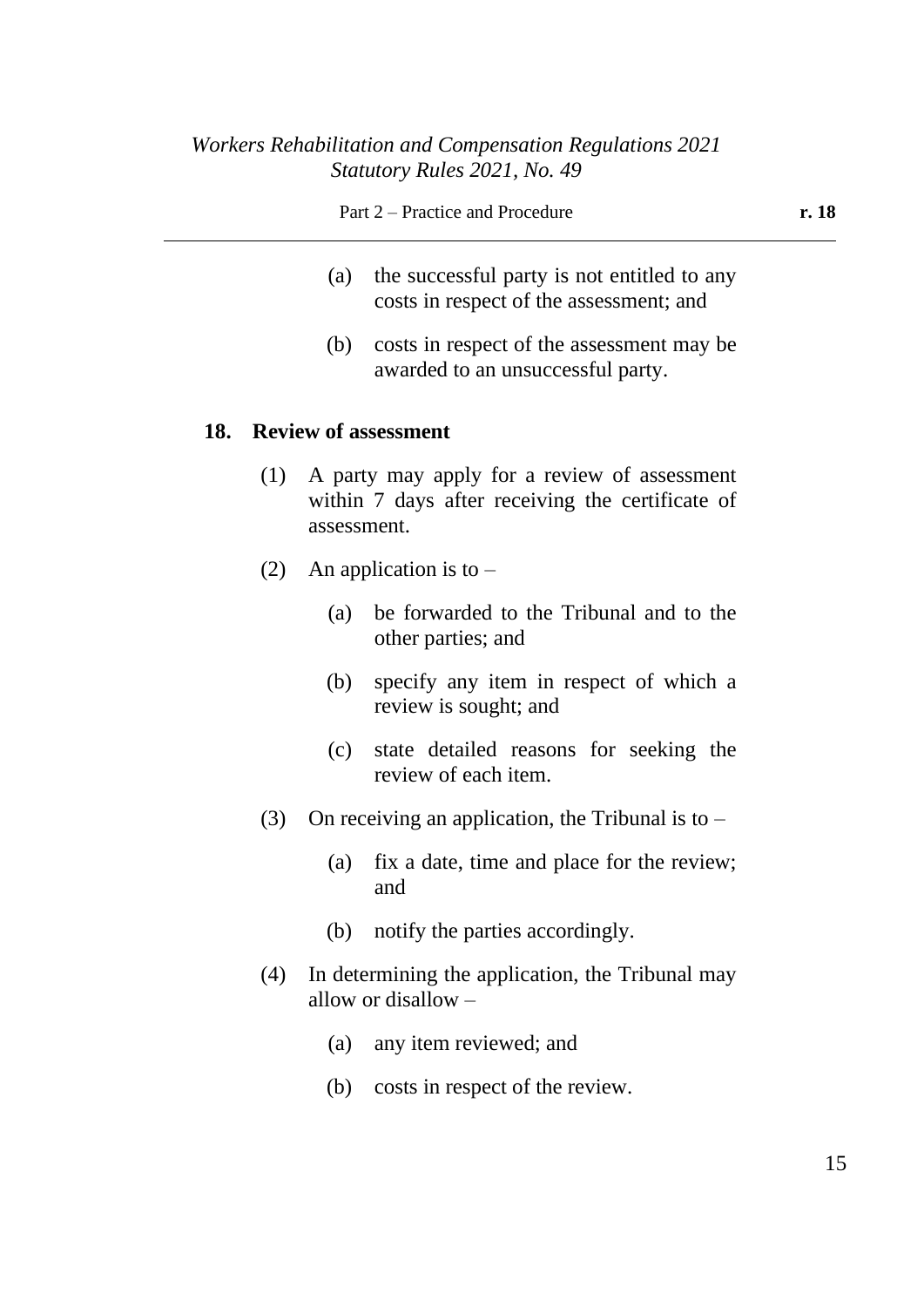| r. 18 | Part 2 – Practice and Procedure |
|-------|---------------------------------|
|       |                                 |

(5) The Tribunal is to provide written reasons for the allowance or disallowance of any item reviewed.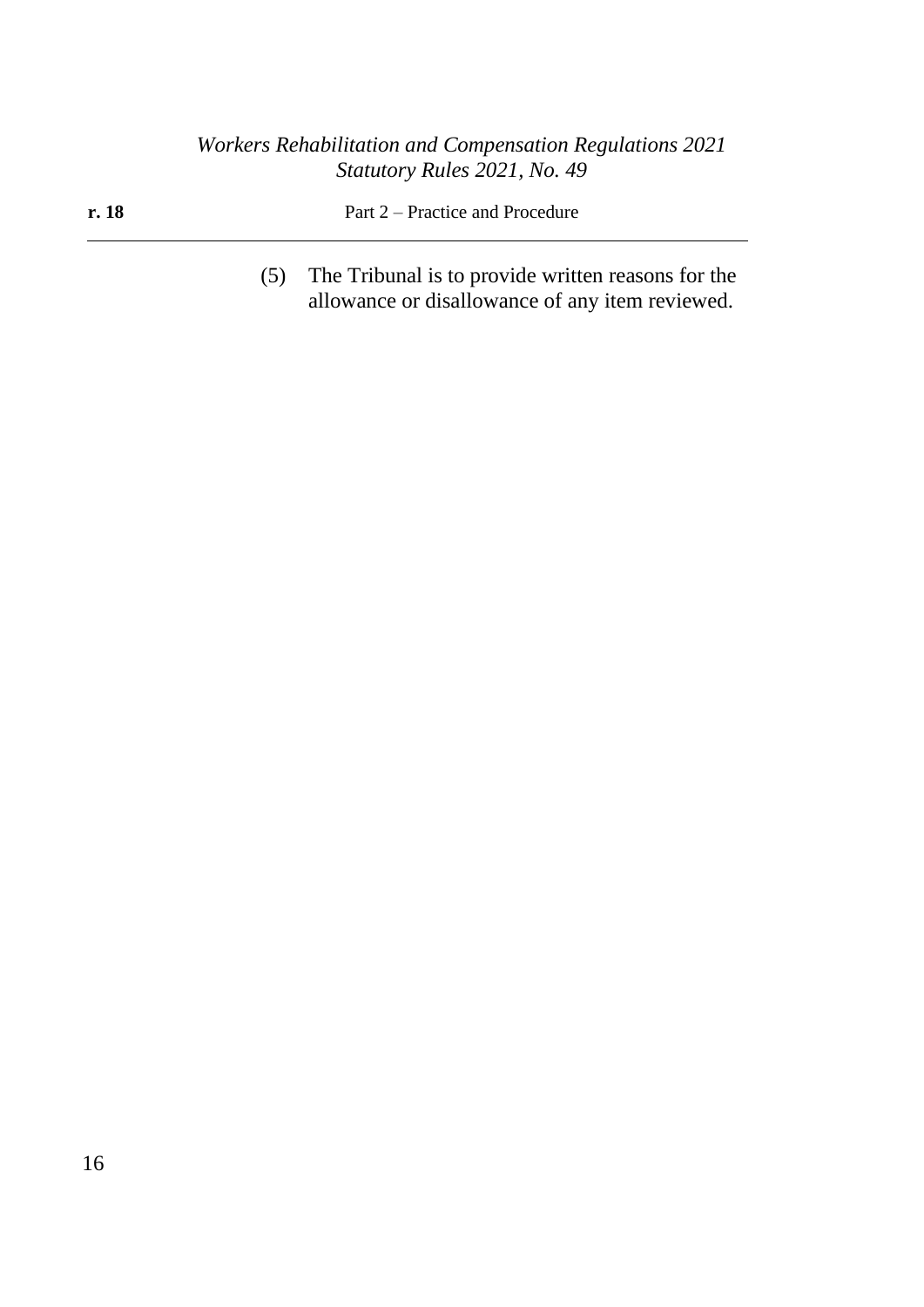Part 3 – Miscellaneous **r. 19** 

## **PART 3 – MISCELLANEOUS**

## **19. Prescribed form of notice of right to make claim for compensation**

For the purposes of section 33A of the Act, the notice set out in Schedule 1 is prescribed.

## **20. Industrial deafness**

(1) In this regulation  $-$ 

*BHI* means binaural hearing impairment.

- (2) For the purpose of section 73(3) of the Act, the class of persons is the class consisting of persons who are  $-$ 
	- (a) medical practitioners with specialised qualifications and experience in otorhinolaryngology; or
	- (b) full members, or qualified to be full members, of the Audiological Society of Australia.
- (3) The following table is prescribed for the purpose of section 73(4) of the Act:

### Relationship of binaural hearing impairment to impairment of the whole person

| $\%$ BHI  | % Whole person impairment |
|-----------|---------------------------|
| 5 or less |                           |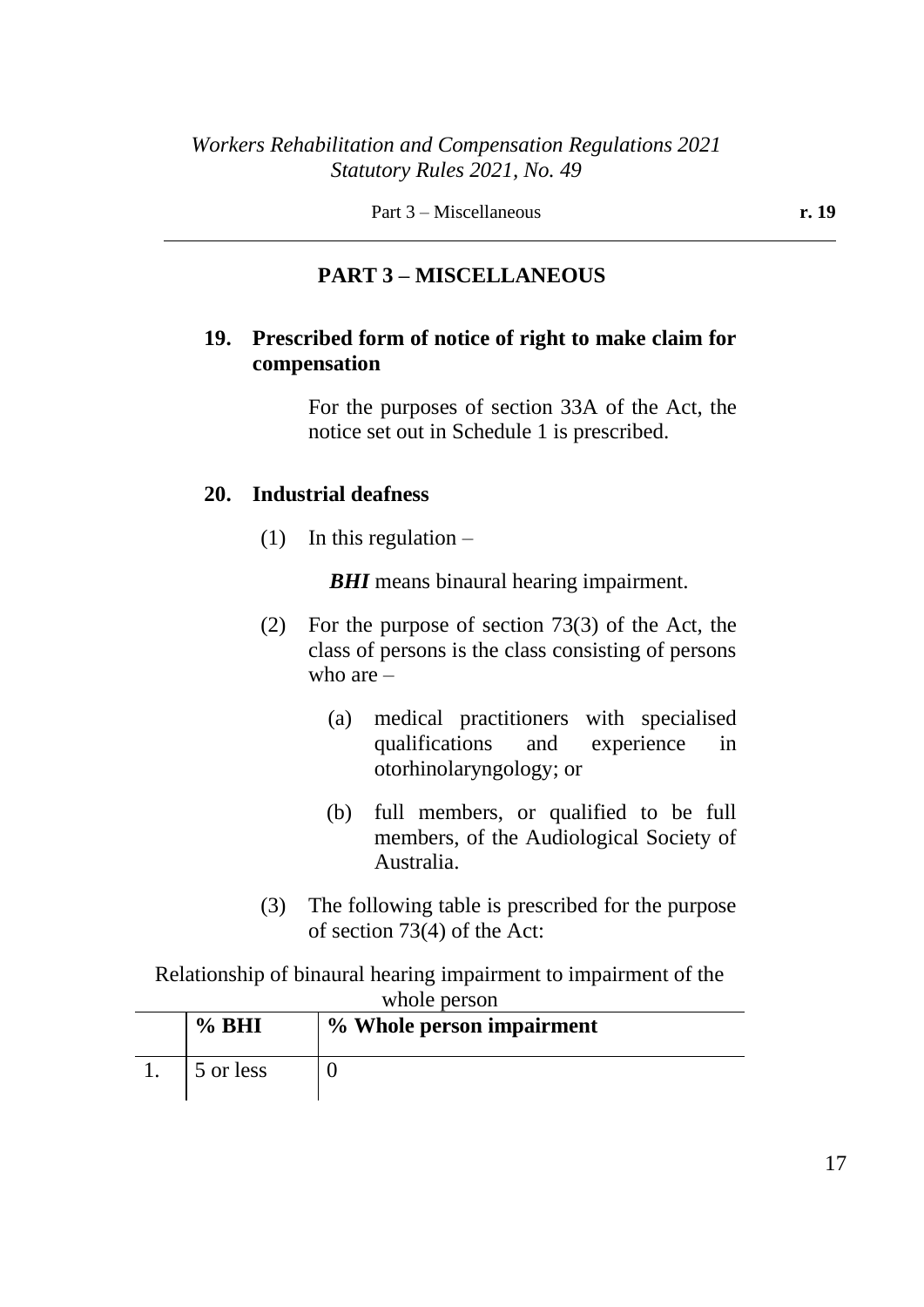| r. 21 | Part 3 – Miscellaneous |                                                                           |  |
|-------|------------------------|---------------------------------------------------------------------------|--|
|       |                        | 2. More than $5 \mid 5 + [0.278 \text{ (BHI-5)}]$ (rounded to the nearest |  |

whole number)

## **21. Maximum amounts for burial and cremation and counselling of family members**

- (1) For the purpose of section  $75(1)(b)(i)$  of the Act, the prescribed amount is \$9,500.
- (2) For the purposes of section  $75(1)(b)(ii)$  of the Act, the prescribed amount is \$4,000.

## **22. Prescribed amount for travelling expenses**

For the purpose of section  $76(1)(b)$  of the Act, the prescribed amount is an amount at the same rate and on the same terms as is prescribed from time to time for the equivalent travelling expenses in clause 3 of Part IV of the Tasmanian State Service Award made under the *Industrial Relations Act 1984* by the Tasmanian Industrial Commission constituted under section 5 of that Act.

### **23. Prescribed service and prescribed persons**

For the purpose of section  $77A(3)$  of the Act –

(a) a prescribed service is the assessment of the degree of a worker's impairment in accordance with section 72 of the Act; and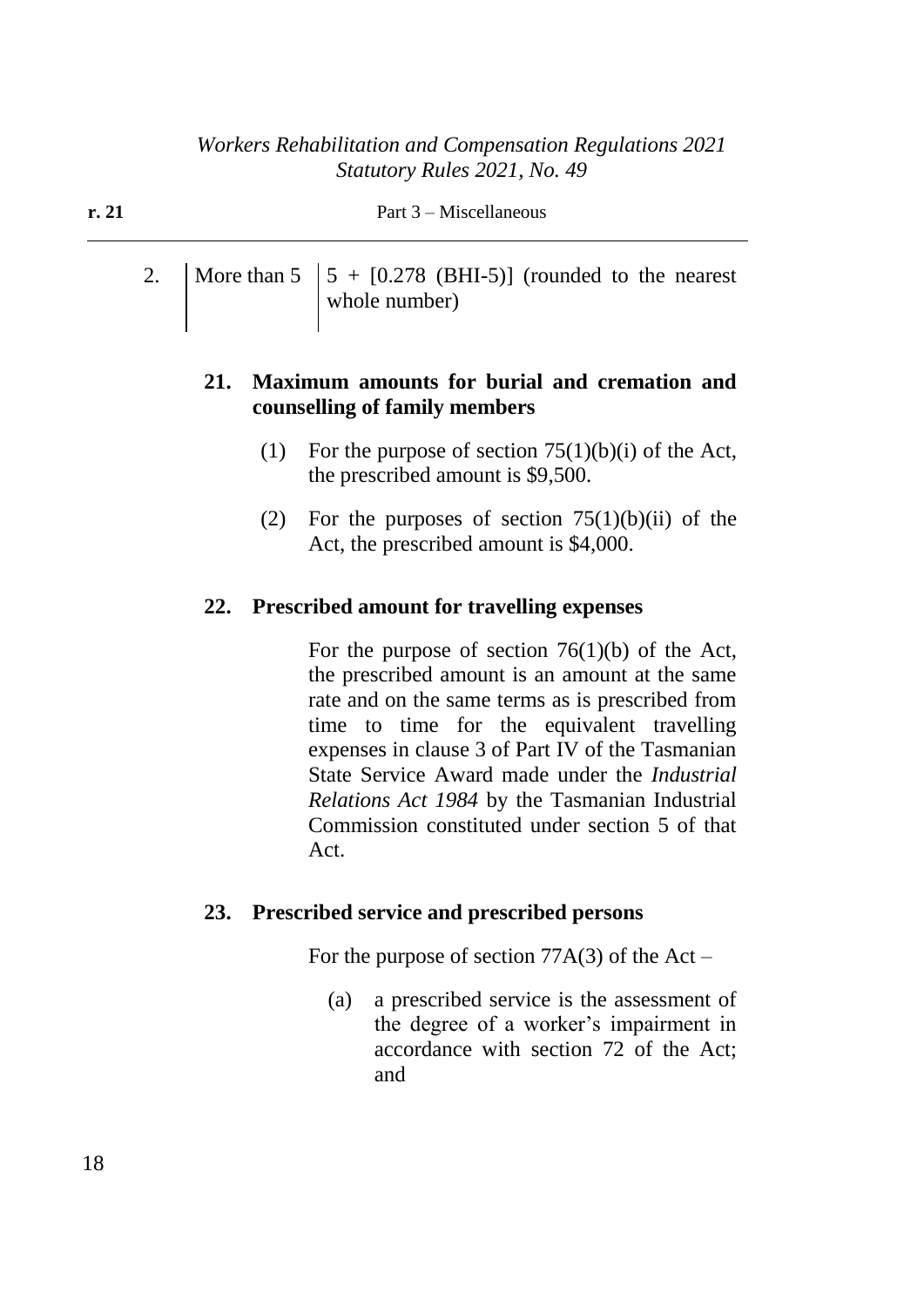#### Part 3 – Miscellaneous **r. 24**

(b) the class of persons prescribed to provide that service are accredited medical practitioners who are accredited to assess the degree of a worker's impairment.

#### **24. Proving certain matters**

For the purpose of section 83 of the Act –

- (a) a worker is to prove continued incapacity by providing a declaration or certificate by a medical practitioner; and
- (b) the prescribed interval at which a worker is to prove the matters in that section is every 3 months.

### **25. Money paid to Public Trustee**

Money paid to the Public Trustee under section 91(2) of the Act is to be invested, applied or otherwise dealt with by the Public Trustee in accordance with the provisions of the *Public Trustee Act 1930*.

### **26. Information provided to licensed insurer**

- (1) The following information is the other information prescribed for the purposes of section 97(6) and (7) of the Act:
	- (a) the full name and address of the employer;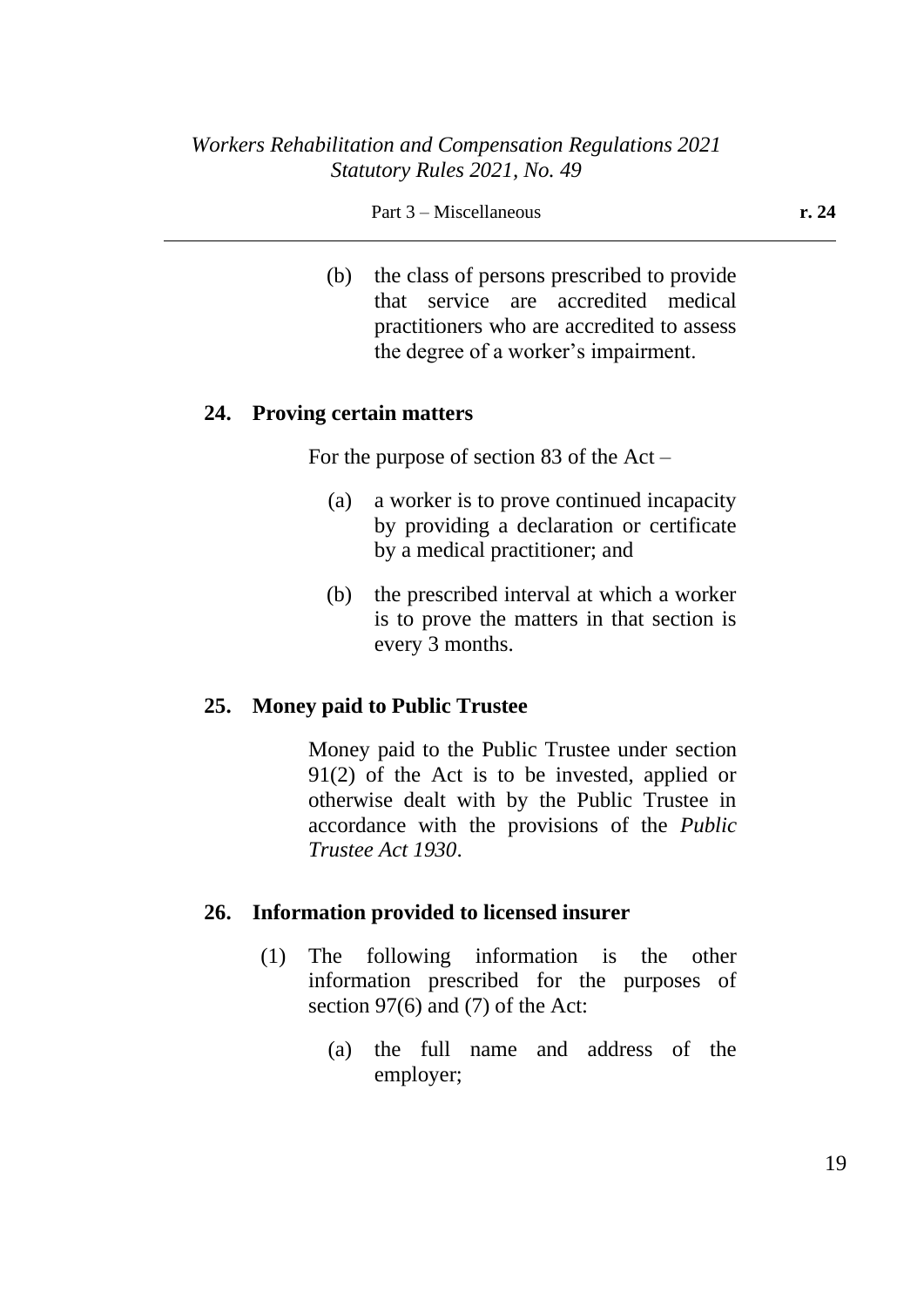| r.27 |     |     | Part $3$ – Miscellaneous                                                                                                                                           |
|------|-----|-----|--------------------------------------------------------------------------------------------------------------------------------------------------------------------|
|      |     | (b) | the Australian Business Number of the<br>employer;                                                                                                                 |
|      |     | (c) | the main business carried on by the<br>employer;                                                                                                                   |
|      |     | (d) | any other business carried on by the<br>employer;                                                                                                                  |
|      |     | (e) | the number of any full-time workers,<br>part-time workers and casual workers<br>employed by the employer;                                                          |
|      |     | (f) | the names of any working directors and<br>their family members covered by the<br>policy of insurance.                                                              |
|      | (2) |     | If an employer is engaged in more than one<br>business at one location, the main business is the<br>business for which the largest proportion of<br>wages is paid. |
| 27.  |     |     | Declaration of provisions of certain laws to be about<br>damages for work-related injuries                                                                         |

For the purposes of the definition of *a State's legislation about damages for a work-related injury* in section 138AI of the Act, each of the following laws of a State is declared to be, in relation to the State of which it is a law, the State's legislation about damages for a workrelated injury:

(a) *Workers Compensation Act 1951* of the Australian Capital Territory;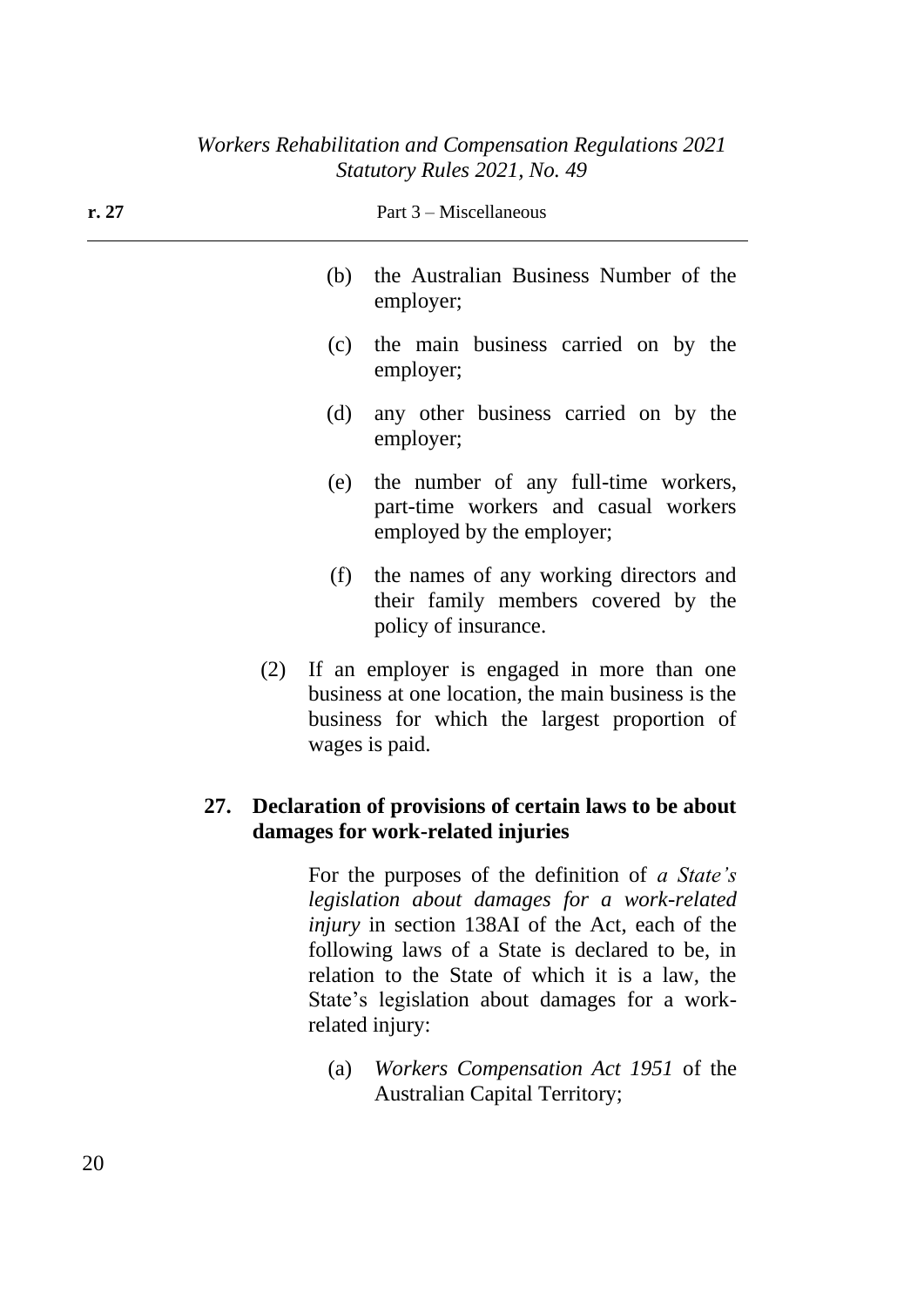|     | Part 3 – Miscellaneous                                                                  | r. 28 |
|-----|-----------------------------------------------------------------------------------------|-------|
| (b) | <i>Workers Compensation Act 1987</i> of New<br><b>South Wales:</b>                      |       |
| (c) | Workplace Injury Management and<br>Workers Compensation Act 1998 of New<br>South Wales; |       |
| (d) | <i>Return to Work Act 1986</i> of the Northern<br>Territory;                            |       |
| (e) | Workers'<br>Compensation<br>and<br><i>Rehabilitation Act 2003</i> of Queensland;        |       |
| (f) | <i>Return to Work Act 2014</i> of South<br>Australia;                                   |       |
| (g) | Accident Compensation Act 1985 of<br>Victoria;                                          |       |
| (h) | Workplace Injury Rehabilitation<br>and<br>Compensation Act 2013 of Victoria;            |       |
| (i) | Workers' Compensation and Injury<br>Management Act 1981 of Western<br>Australia.        |       |
| 28. | Infringement notice offences and penalties                                              |       |
|     |                                                                                         |       |

For the purpose of section 148A of the Act –

- (a) an offence in a provision of the Act specified in column 1 of the table in Schedule 2 is a prescribed offence; and
- (b) the penalty specified in column 2 of the table in Schedule 2 is prescribed as the penalty for a natural person for the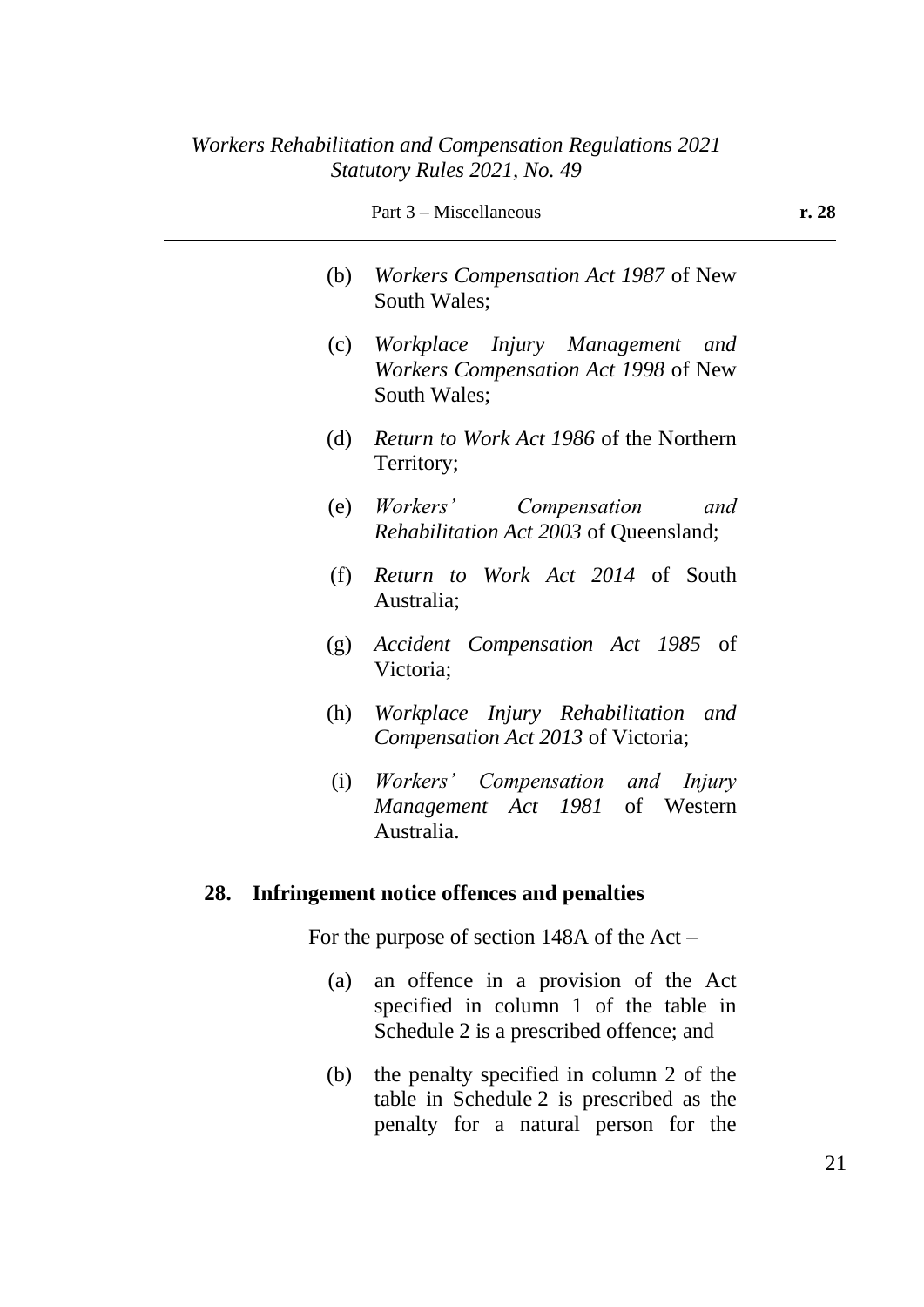| r.28 | Part $3$ – Miscellaneous                                                                                                                                                                |
|------|-----------------------------------------------------------------------------------------------------------------------------------------------------------------------------------------|
|      | relevant offence specified in column 1 of<br>the table; and                                                                                                                             |
| (c)  | the penalty specified in column 3 of the<br>table in Schedule 2 is prescribed as the<br>penalty for a body corporate for the<br>relevant offence specified in column 1 of<br>the table. |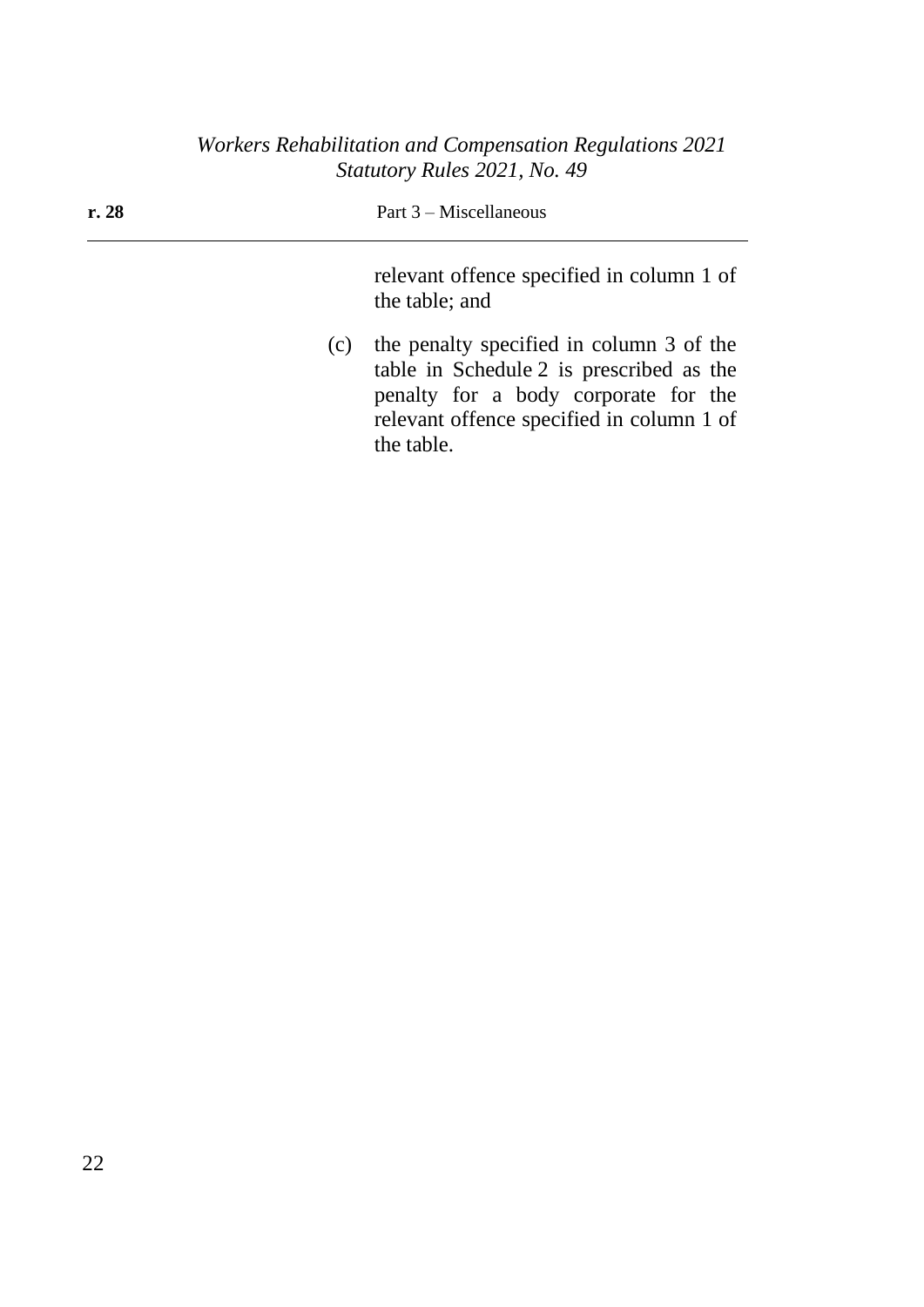## **SCHEDULE 1 – FORM FOR PURPOSE OF SECTION 33A OF ACT**

Regulation 19

# **FORM FOR INFORMATION AS TO RIGHT TO MAKE WORKER'S COMPENSATION CLAIM**

## **Form for information under section 33A of the** *Workers Rehabilitation and Compensation Act 1988*

- 1. On *[insert date on which notice of injury was given by worker\*]* you notified the employer named below ("your employer") that you had suffered an injury that you believe was caused by your employment with your employer.
- 2. In accordance with section 33A of the *Workers Rehabilitation and Compensation Act 1988*, I advise, on behalf of your employer, that you have the right under that Act to make a claim for compensation for the injury.
- 3. If you wish to make a claim for compensation, you should do so as soon as practicable.
- 4. Generally, you may only make the claim within 6 months after the date on which the injury occurred. However, if the injury consists of a loss of hearing due to exposure to industrial noise, you may only make the claim while you are still employed by your employer or within 6 months after you stop being employed by your employer.
- 5. A claim for compensation must be made on the approved form. You may ask your employer for a copy of the approved form.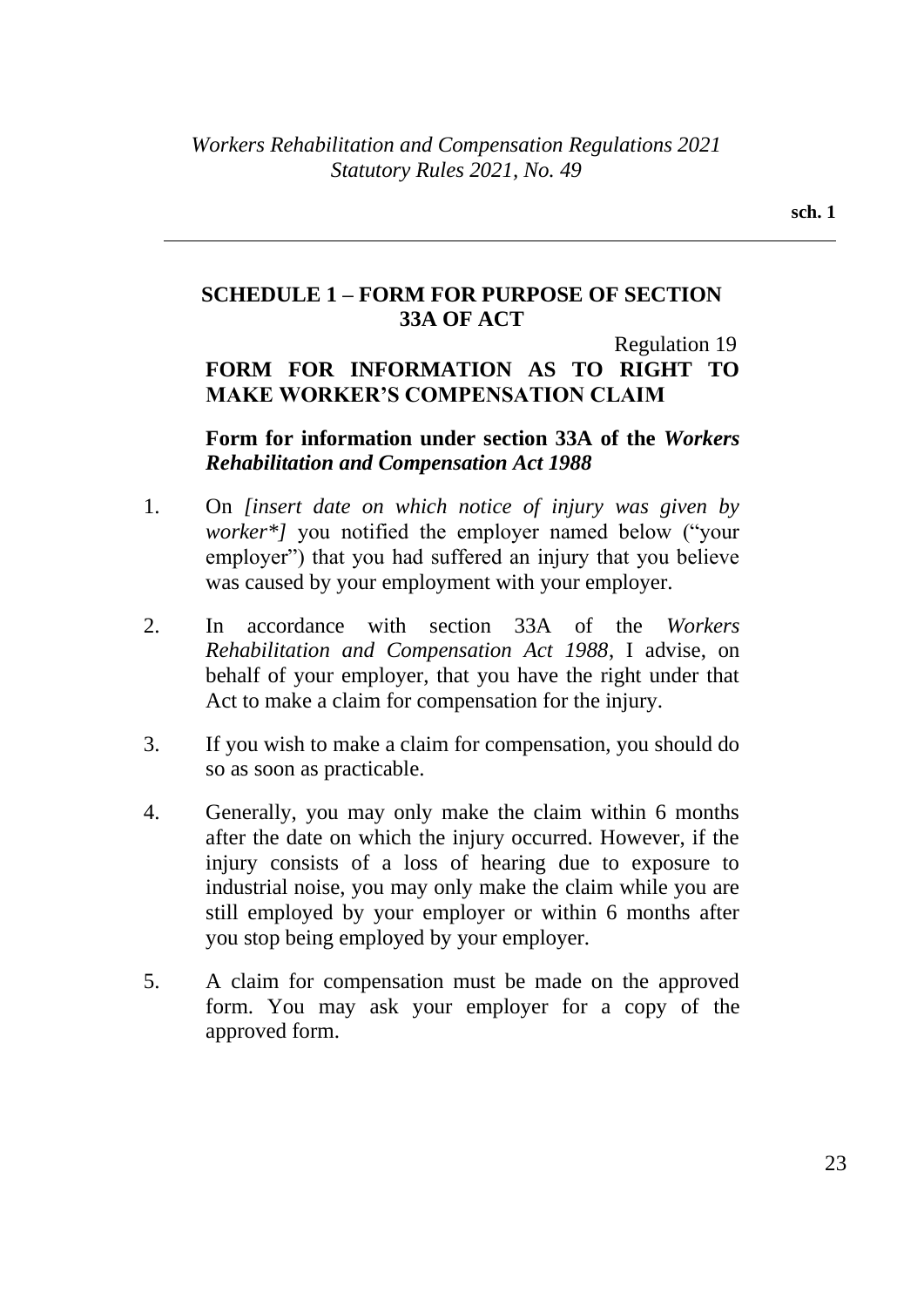#### **sch. 1**

## **FORM FOR INFORMATION AS TO RIGHT TO MAKE WORKER'S COMPENSATION CLAIM**

- 6. You must attach to a claim for compensation a worker's compensation medical certificate that has been issued by a medical practitioner.
- 7. You must tell your employer the name of the medical practitioner who is to have primary responsibility for treating your injury. The practitioner is to provide medical certificates, coordinate your medical treatment for the injury and, if necessary, assist in your rehabilitation and return to work.
- 8. If you wish to talk with your employer about any matter related to this notice, you may speak to *[insert name of person nominated by employer\*]* who may be contacted on *[insert contact telephone number\*]*.
- 9. If you need assistance in relation to the injury or a claim for compensation, you may telephone the WorkSafe Tasmania Helpline on 1300 366 322 or, for callers outside Tasmania, 03 6166 4600.

Signed by………………

*[Signature\*]*

On behalf of the following employer:

……………………………………………

*[Name of employer\*]*

Note: Items marked with an asterisk are to be completed by a person authorised by the employer to give this notice to the injured worker.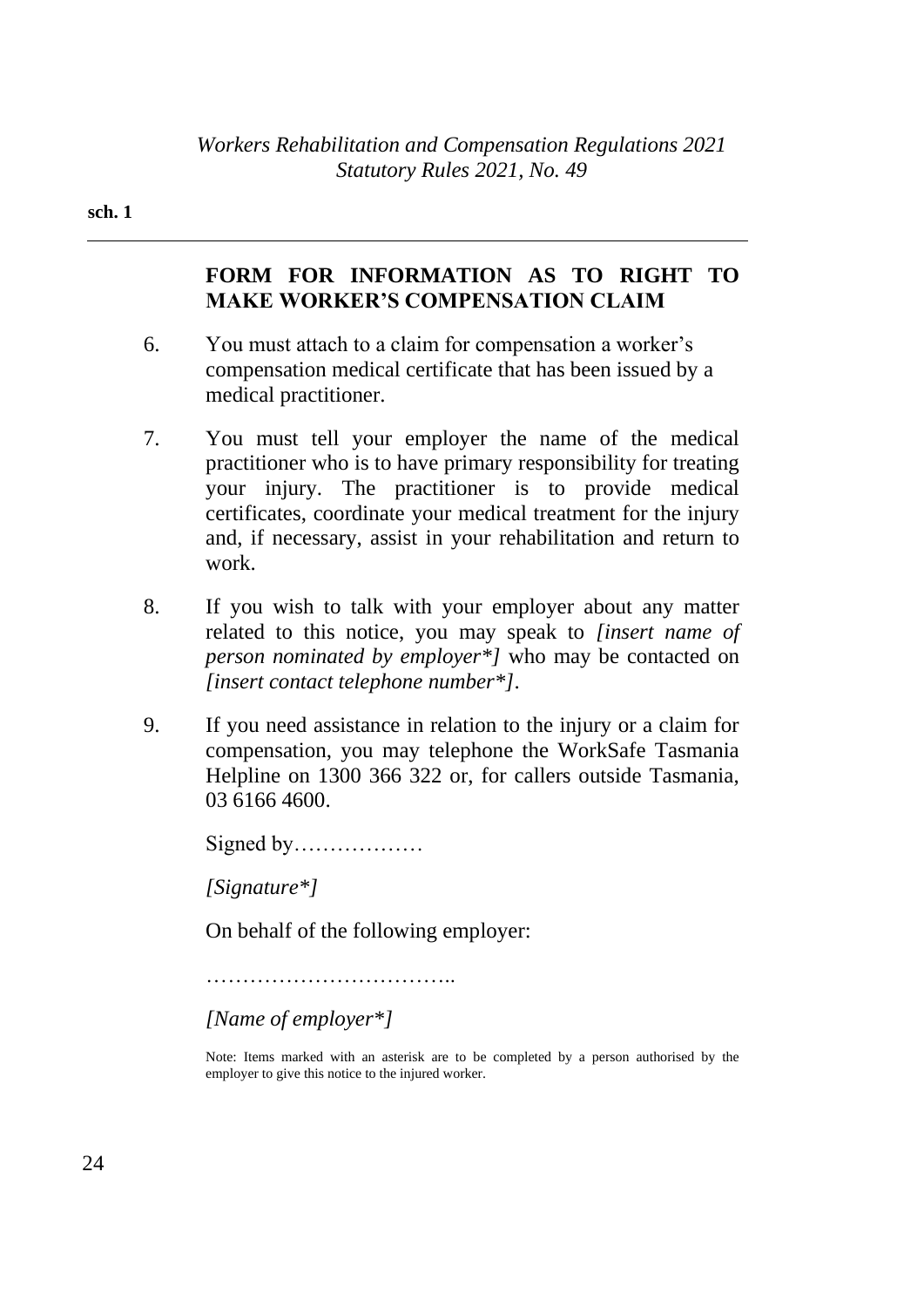|     | <b>Column 1</b>       | <b>Column 2</b>       | <b>Regulation 28</b><br><b>Column 3</b> |
|-----|-----------------------|-----------------------|-----------------------------------------|
|     | <b>Section of Act</b> | <b>Natural person</b> | <b>Body corporate</b>                   |
|     |                       | (penalty units)       | (penalty units)                         |
| 1.  | Section 33A(1)        | $\overline{2}$        | 5                                       |
| 2.  | Section $39(1)$       | $\overline{2}$        | 5                                       |
| 3.  | section $77AA(1)$     | $\overline{2}$        | 5                                       |
| 4.  | Section $81(2)$       | $\overline{2}$        | 5                                       |
| 5.  | Section $81B(2)$      | $\overline{2}$        | 5                                       |
| 6.  | Section $86(5)$       | $\overline{2}$        | 5                                       |
| 7.  | Section 90B(3)        | $\overline{2}$        | 5                                       |
| 8.  | Section 97(4)         | $\overline{2}$        | 5                                       |
| 9.  | Section 97(6A)        | $\overline{2}$        | 5                                       |
| 10. | Section 97(8)         | $\overline{2}$        | 5                                       |
| 11. | Section $114(2)$      | $\overline{2}$        | 5                                       |
| 12. | Section 128(6)        | $\overline{2}$        | 5                                       |
| 13. | Section $143A(1)$     | $\overline{2}$        | 5                                       |
| 14. | Section $143D(1)$     | $\overline{2}$        | 5                                       |
| 15. | Section $143L(3)$     | $\mathfrak{2}$        | 5                                       |

## **SCHEDULE 2 – INFRINGEMENT NOTICE OFFENCES**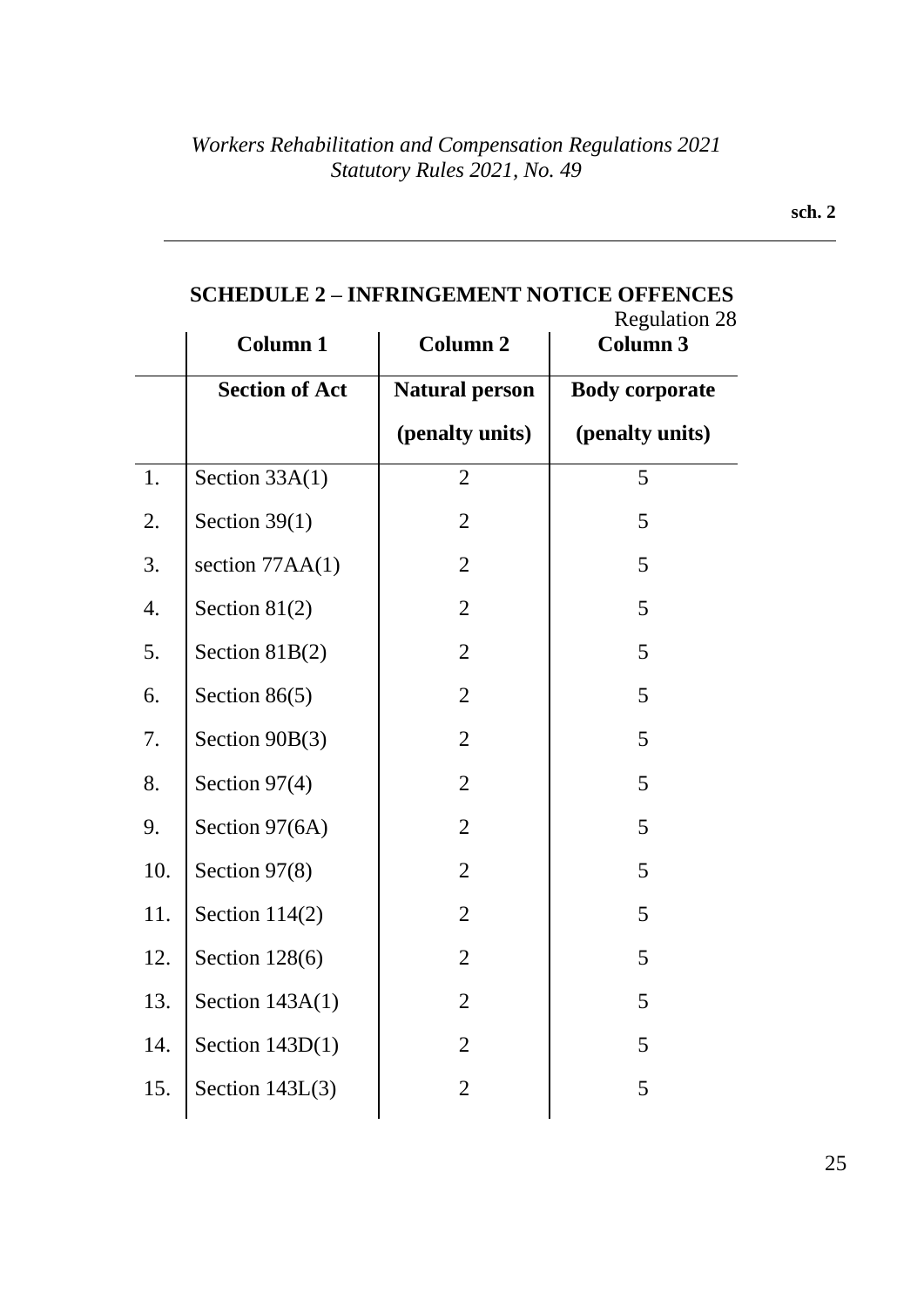#### **sch. 2**

|     | <b>Column 1</b>       | Column <sub>2</sub>   | Column 3              |
|-----|-----------------------|-----------------------|-----------------------|
|     | <b>Section of Act</b> | <b>Natural person</b> | <b>Body corporate</b> |
|     |                       | (penalty units)       | (penalty units)       |
| 16. | Section $143M(4)$     |                       |                       |
| 17. | Section $147(7)$      |                       | 5                     |
| 18. | Section $151(7)$      |                       |                       |